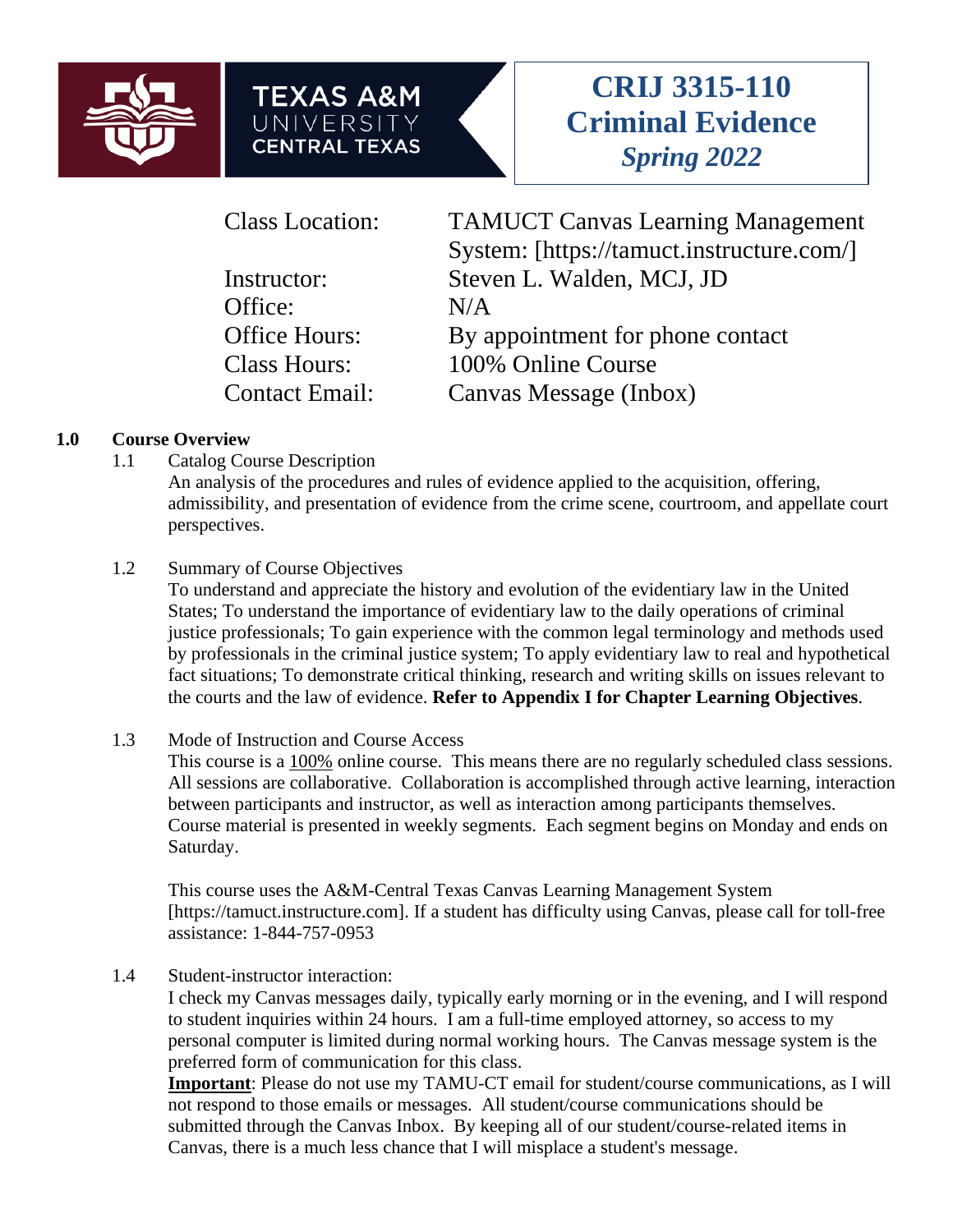## 1.5 **Emergency Warning System for Texas A&M University-Central Texas**

**SAFEZONE.** SafeZone provides a public safety application that gives you the ability to call for help with the push of a button. It also provides Texas A&M University-Central Texas the ability to communicate emergency information quickly via push notifications, email, and text messages. All students automatically receive email and text messages via their myCT accounts. Downloading SafeZone allows access to push notifications and enables you to connect directly

for help through the app. You can download SafeZone from the app store and use your myCT credentials to log in. If you would like more information, you can visit the [SafeZone](http://www.safezoneapp.com/) website [www.safezoneapp.com].

To register SafeZone on your phone, please follow these 3 easy steps*:*

- 1. Download the SafeZone App from your phone store using the link below:
	- o [iPhone/iPad:](https://apps.apple.com/app/safezone/id533054756) [https://apps.apple.com/app/safezone/id533054756]
	- o [Android Phone / Tablet](https://play.google.com/store/apps/details?id=com.criticalarc.safezoneapp)
		- [https://play.google.com/store/apps/details?id=com.criticalarc.safezoneapp]
- 2. Launch the app and enter your myCT email address (e.g. {name}@tamuct.edu)
- 3. Complete your profile and accept the terms of service

#### **2.0 Competency Goal Statements**

- 2.1 Students will demonstrate the ability to explain the history and evolution of the laws of evidence.
- 2.2 Students will compare and evaluate the common evidentiary privileges recognized in the United States.
- 2.3 Students will explain the history, application, and constitutional basis of the hearsay rule.
- 2.4 Students will describe the legal rules and procedures involving confessions and admissions.
- 2.5 Students will explain the standards governing admission of lay and expert opinion.
- 2.6 Students will compare and evaluate the types and qualities of scientific evidence and the evidentiary standards governing use of this evidence.
- 2.7 Students will identify and explain the use of common substitutes for formal proof such as presumptions, inferences, judicial notice and stipulations.
- 2.8 Students will describe and assess the practical and legal issues related to evidence collection and preservation.
- 2.9 Students will distinguish between direct and circumstantial evidence.
- 2.10 Students will explain the methods and procedures employed during direct and cross-examination of witnesses.
- 2.11 Students will analyze, interpret, and apply the reasoning from judicial opinions and case studies on evidentiary issues to hypothetical factual scenarios.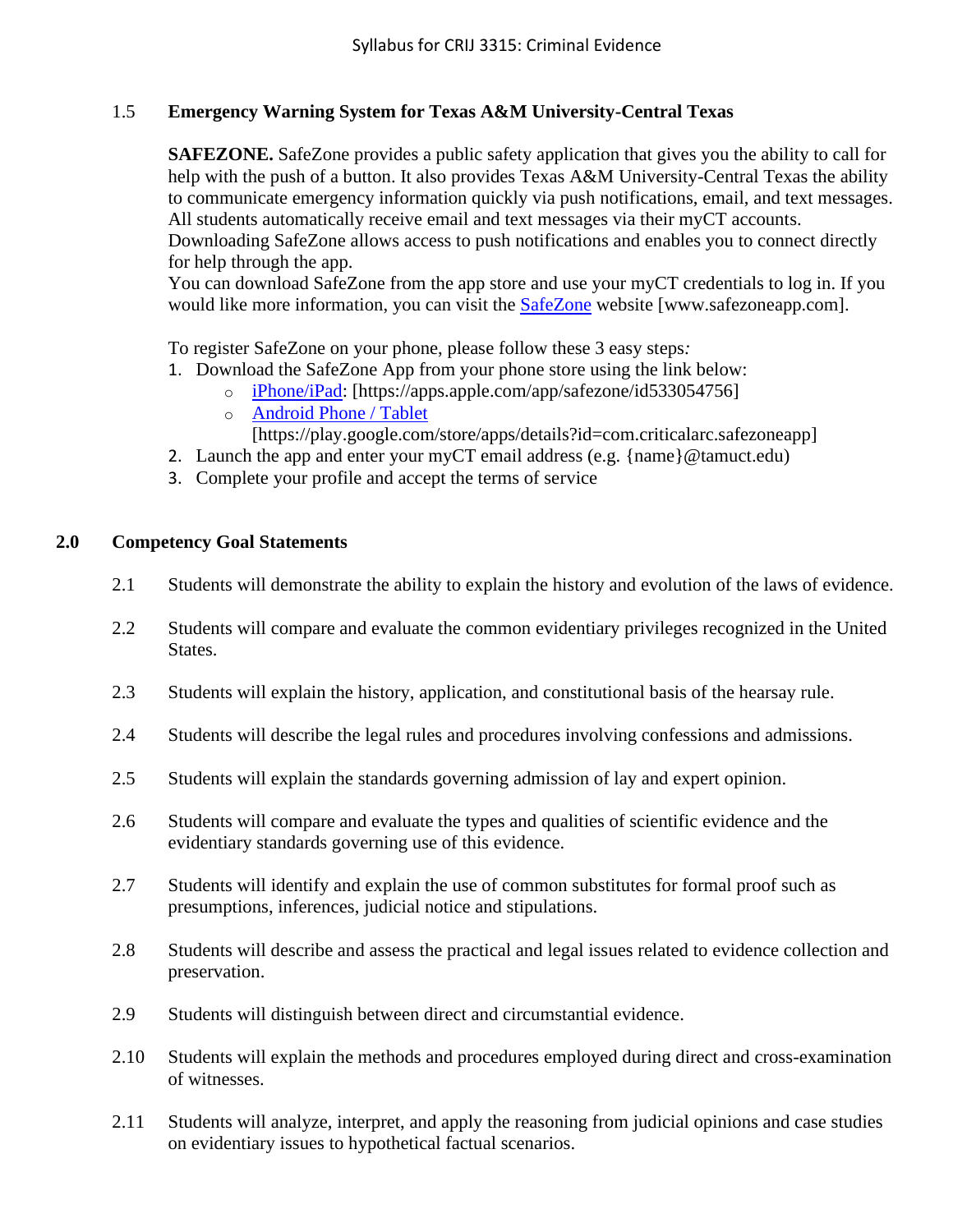2.12 Students will demonstrate proficiency in the use of technology appropriate to upper-level college work in general and the discipline of criminal justice in particular.

## **3.0 Required Textbooks (3)**

Gardner, T., & Anderson, A. (2016). *Criminal evidence: Principles and cases* (9th ed.). Belmont, CA: Wadsworth. ISBN: 978-1-285-45900-4. Note: This is the only textbook you are required to purchase for the course.

*Federal Rules of Evidence* (FRE), available at: [http://www.law.cornell.edu/rules/fre/,](http://www.law.cornell.edu/rules/fre/) (last visited January 12, 2022). **Note:** You are under no obligation to purchase a print version of this book.

*Texas Rules of Evidence* (TRE), available at: [http://www.txcourts.gov/media/1442383/texas-rules-of](http://www.txcourts.gov/media/1442383/texas-rules-of-evidence-updated-with-amendments-effective-112018.pdf)[evidence-updated-with-amendments-effective-112018.pdf,](http://www.txcourts.gov/media/1442383/texas-rules-of-evidence-updated-with-amendments-effective-112018.pdf) (last visited January 12, 2022). **Note:** You are under no obligation to purchase a print version of this book.

#### **Recommended Textbooks (2)**

American Psychological Association. (2010). *Publication manual of the American Psychological Association* (6th ed.). Washington, DC: Author. NOTE: This work will be referred to as the APA Manual/Guidelines in this syllabus and in the course. Another helpful resource is: [https://owl.purdue.edu/owl/research\\_and\\_citation/apa\\_style/apa\\_formatting\\_and\\_style\\_guide/general\\_fo](https://owl.purdue.edu/owl/research_and_citation/apa_style/apa_formatting_and_style_guide/general_format.html) [rmat.html.](https://owl.purdue.edu/owl/research_and_citation/apa_style/apa_formatting_and_style_guide/general_format.html)

Strunk, W., & White, E. B. *The elements of style*, available at: [http://www.bartleby.com/141/,](http://www.bartleby.com/141/) (last visited August 20, 2020). **Note:** You are under no obligation to purchase a print version of this book.

**NOTE:** The student is expected to have an adequate knowledge of the essentials of grammar and writing style and of the guidelines for paper organization and referencing in accordance with the APA Manual. If the student does not have adequate knowledge in these areas, then the purchase and use of the two recommended textbooks is highly advisable. Failure to provide written work in accordance with the essentials of acceptable, English writing style and APA guidelines will result in poor grades.

#### **4.0 Course Requirements**

4.1 Chapter Review Questions, Class Discussions, Week One Assignments (275 Points Total)

#### **Week 1:** (15 Points)

Students may earn **15 points** for the timely submission of their Academic Honesty Form, answers to the Syllabus Questions, and Student Introductions to the Class in the Discussion Board forum. Each item is worth 5 points each if submitted by the deadline, but the Academic Honesty Form must be submitted to the instructor in order to remain in the class, regardless if it is submitted by the deadline.

## **Weeks 2-17:** (260 points)

Per the Course Calendar, on Sunday the Instructor will post Chapter Review Questions for students in Canvas. The chapter review questions are designed to help students review their knowledge and understanding of that week's learning objectives. Students' answers to the Chapter Review Questions are due by 11:59 pm on Saturday of each week (see Course Calendar for all due dates). Students are expected to answer the Chapter Review Questions individually. It is very important that students answer the Instructor's chapter review questions by correctly following the examples below and the instructions below highlighted in yellow.

If you have a textbook with page numbers, then follow this example in drafting your answer: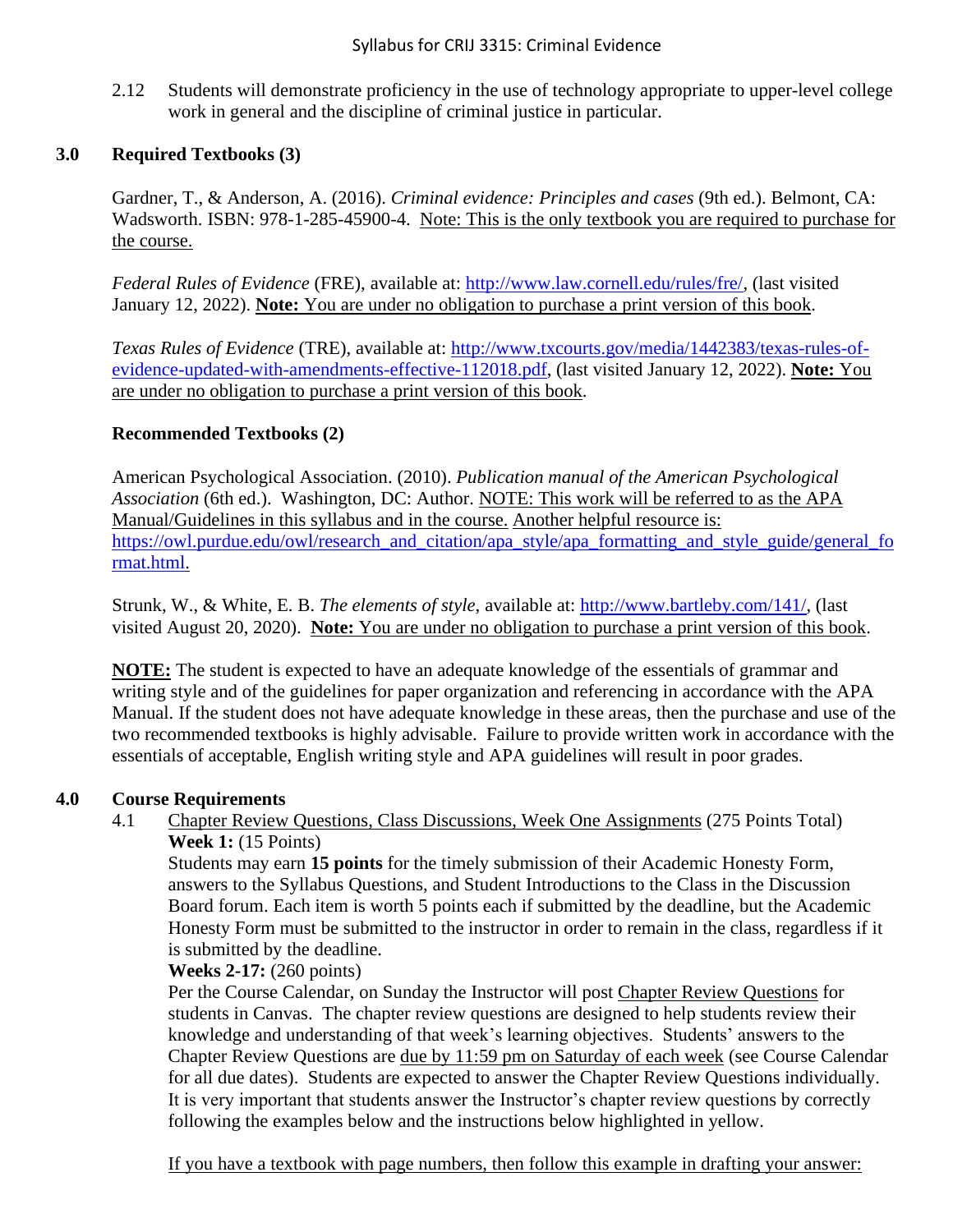1. **Explain how the rules of evidence are not designed to be of assistance in the search for truth but have other purposes; they often actually hinder the search for the truth.**

The rules of evidence that can hinder the search for truth are marital protections that prevent spouses from testifying against each other, attorney-client privilege, and relationships between medical professionals and his or her patients. Also, the exclusionary rule prevents evidence obtained illegally from presentation in a trial against a defendant. The rule is supposed to deter law enforcement and other officials from engaging in [illegal] behavior while gathering evidence that results in the exclusion of that evidence from trial. This rule does not address the question of whether a defendant committed the alleged acts. (Gardner & Anderson, 2016, p. 56).

If you have an electronic textbook that does not have page numbers, then follow this example in drafting your answer:

1. **Explain how the rules of evidence are not designed to be of assistance in the search for truth but have other purposes; they often actually hinder the search for the truth.** The rules of evidence that can hinder the search for truth are marital protections that prevent

spouses from testifying against each other, attorney-client privilege, and relationships between medical professionals and his or her patients. Also, the exclusionary rule prevents evidence obtained illegally from presentation in a trial against a defendant. The rule is supposed to deter law enforcement and other officials from engaging in [illegal] behavior while gathering evidence that results in the exclusion of that evidence from trial. This rule does not address the question of whether a defendant committed the alleged acts. (Gardner & Anderson, 2016, Section 3-3).

Note 1: Your responses to the chapter review questions should mirror the examples above. Remember, the question should be in **bold print**, numbered sequentially correct (e.g., 1, 2, 3, etc.), and there should not be multiple numbers or other number-letter combinations that make it difficult to read. There should be just the question in bold print, its correct number, and the student's response in plain type followed by a correct citation only to the textbook that includes the specific page number(s) or section numbers if using an electronic textbook that does not have page numbers.

Note 2: Please note that student responses to the weekly Chapter Review Questions must be submitted as a text-entry, do not submit attachments, as they will not be accepted or graded. You can copy and paste into the Canvas text box, but do not submit responses to chapter review questions in an attachment.

Note 3: Students are expected to be familiar with the APA formatting system. It is not within the purview or purpose of this course to teach students the APA citation style, however the UWC can assist students in this regard (see section 12.2).

Note 4: After reviewing these instructions, if you have any questions, please ask before you submit the assignment. Unfortunately, at the beginning of each semester I usually end up giving several zeros for assignments because these instructions were not followed, and that is when I finally hear from the student.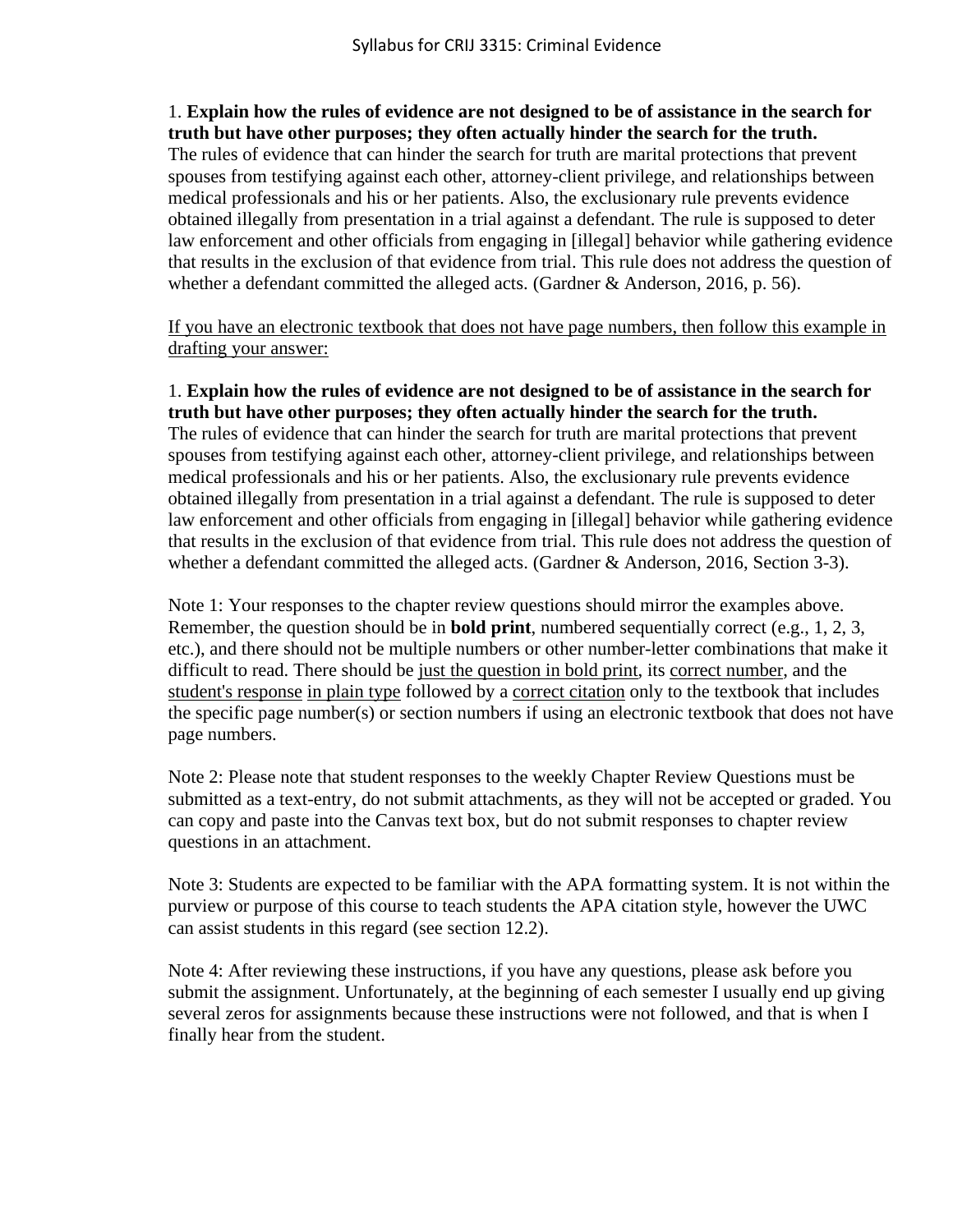# **PLEASE BE AWARE:**

**Proper formatting: If a student does not follow the format in the example above by typing the chapter review question in bold print followed by the student's response in plain type, then a minimum loss of five (5) points can occur.** 

**Proper numbering: If the chapter review questions are not numbered correctly, a student will lose 50% of the possible points they could have earned for that assignment. Proper citation: All student responses to the chapter review questions must also include the proper citation to the course textbook,** *which must include the specific page(s) referenced in the text,* **or if you are using the electronic version of the text, then you must specify the**  *section number* **of the text, since page numbers may not be included in the electronic version). If a response to a chapter review question does not include the proper citation to the course textbook, no credit will be earned for that question—You Must Cite Your Textbook. Lastly, do not include citations to secondary or non-textbook sources, as no credit will be awarded for citations to outside sources.**

Per the Course Calendar, each Sunday the Instructor will post a class discussion assignment on the Canvas Discussion Board. Class Discussion assignments provide students an opportunity to apply their understanding of the chapter learning objectives to a particular scenario, and to respond to other students' responses and comments just like in-class participation, (see section 14.0, entitled "Discussion Board Etiquette"). Students' responses to the Class Discussion assignment(s) are also due by 11:59 pm on Saturday of each week.

Chapter Review Questions and Class Discussion assignments will receive a completion grade if they are submitted by the due date and reflect a good-faith effort. **Please note**: the quality of a student's answers is typically a reliable indicator as to a student's performance on the assessments.

- Each week, the timely submission of good-faith responses earns a student 15 points for his/her responses to the Chapter Review Questions for a total of 195 points for the semester. Chapter Review Questions will be graded as follows: I will divide the total number of questions into 15 to determine the value of each question and multiple that by the number of good-faith responses there are to the assignment. For example, if there are five Chapter Review Questions for a particular week, I will divide five questions into fifteen total possible points, which means each question would be worth three points each (e.g. 5 questions divided into 15 points equals 3 points per question). If a student only answers in a good faith manner three out of the five questions, then that student would receive a grade of nine points (out of fifteen) for that week's Chapter Review Questions assignment. If students have any questions, please send me a Canvas message.
- Each week, the timely submission of good-faith responses earns a student 5 points for his/her responses to the Class Discussion Questions for a total of 65 points for the semester. Class Discussion Question assignments will be graded in the same manner as the Chapter Review Questions explained above, but there is no requirement to provide APA citations when answering class discussion questions.
- The total possible points for the Chapter Review Questions (195) plus the Class Discussion Questions (65) is **260 points**, plus the 15 points for week 1 equals a total of **275 points**.

New Chapter Review Questions and Class Discussion assignment(s) will be posted sometime on Sundays and student answers and responses are due by 11:59 pm the next Saturday. I will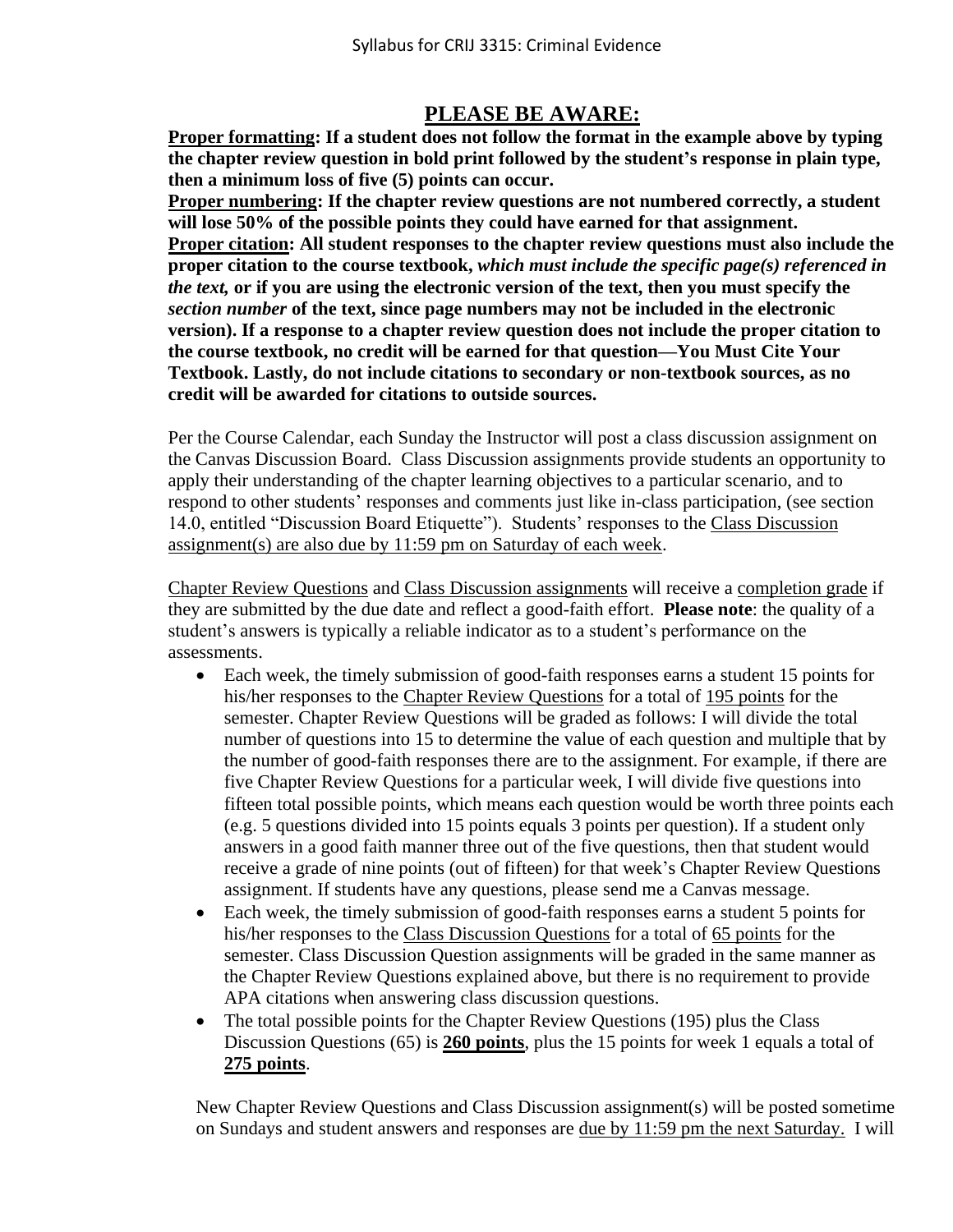#### Syllabus for CRIJ 3315: Criminal Evidence

send out a class announcement each week as soon as I have posted that week's assignments. Please review the Course Calendar below for additional details.

#### 4.2 Quizzes (260 points)

The student will complete 13 timed quizzes. Quizzes are open book but must be completed individually. Each quiz is valued at 20 points. Quizzes must be completed by Saturday at 11:59 pm for each assigned week. Quizzes will be available for completion from Sunday at midnight until the next Saturday at 11:59 pm. Quizzes will consist of objective questions (e.g. multiple choice, true-false, etc.). If due to a scheduling conflict a student desires to take the alternative quiz at an earlier time than on the Sunday to Saturday schedule, then the following procedures will apply: (1) The student must notify the instructor by Canvas Message one week in advance; (2) The student must submit documentation as requested by the Instructor; (3) The alternative quiz will be in an essay or short answer format, and it must be submitted by the deadline to the instructor through Canvas; and (4) The decision to grant or deny a request to take a quiz prior to the regularly scheduled time is solely at the discretion of the Instructor. Note, the alternative quiz (like all tests) will focus on the Chapter Learning Objectives for that week, and it will be graded according to the essay rubric located at section 4.3 of the syllabus.

#### 4.3 Midterm Exam and Cumulative Final Exam (465 points total)

The student will complete a timed midterm valued at 215 points and a timed final exam valued at 250 points. The exams are open book but must be completed individually. Please refer to the Course Calendar below for specific exam dates. All assigned readings and Instructor provided materials are subject to exam questions. If the midterm or final exams have an essay component, then all essays will be graded according to the rubric below. In addition, the midterm and final exams will have objective questions like true/false, multiple choice, fill-in-the-blank, etc. Note**: The Final Exam is cumulative** and will have questions that cover chapters 1-18.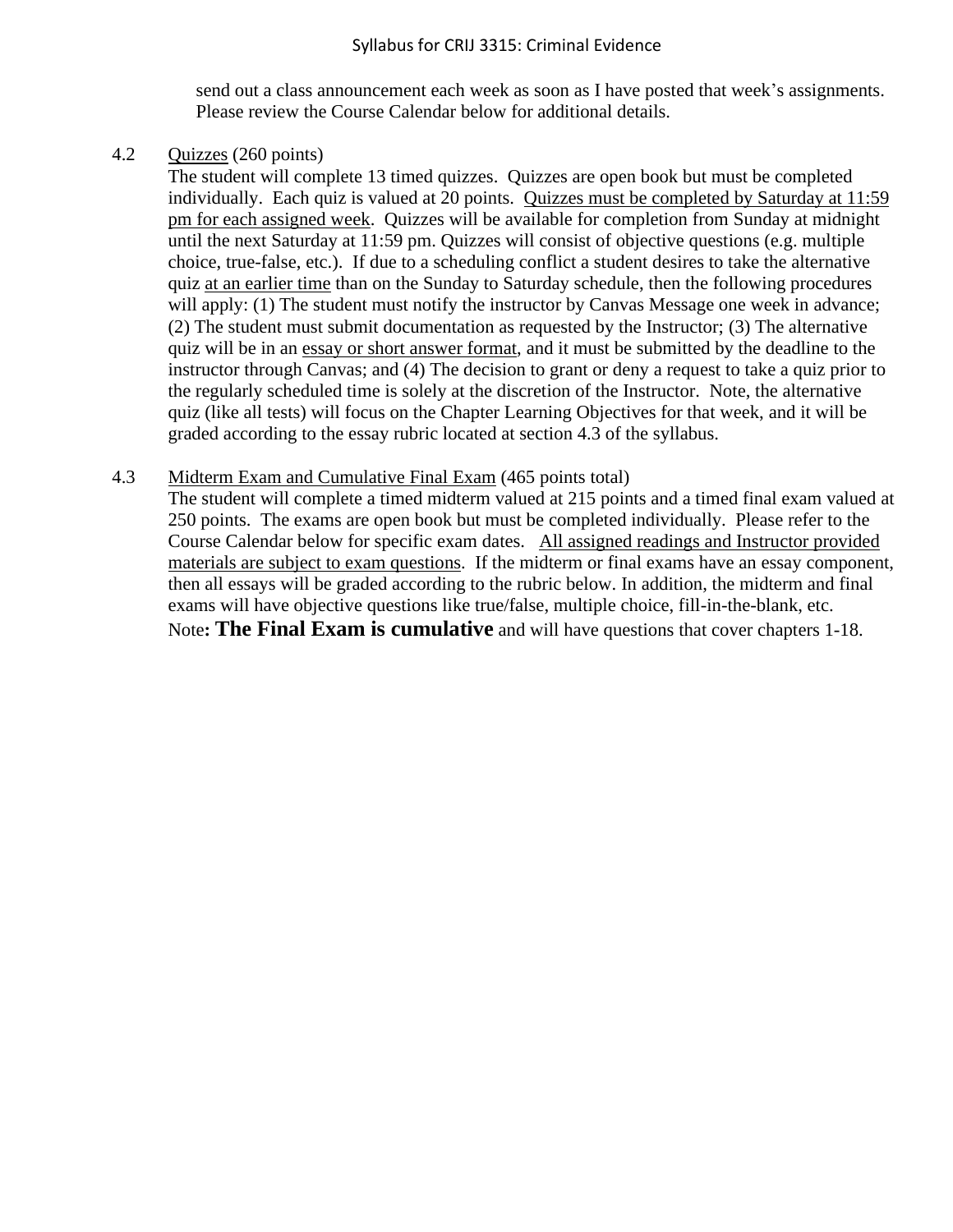| ESSAY EXAIII NUUHU.<br><b>Qualities &amp; Criteria</b>                                                                                                                                                                                                                     | Poor                                                                                                                                                          | Good                                                                                                                                                                        | <b>Excellent</b>                                                                                                                                               |
|----------------------------------------------------------------------------------------------------------------------------------------------------------------------------------------------------------------------------------------------------------------------------|---------------------------------------------------------------------------------------------------------------------------------------------------------------|-----------------------------------------------------------------------------------------------------------------------------------------------------------------------------|----------------------------------------------------------------------------------------------------------------------------------------------------------------|
| Format/Layout                                                                                                                                                                                                                                                              | Follows poorly the                                                                                                                                            | Mostly follows the                                                                                                                                                          | Closely follows all                                                                                                                                            |
| Presentation of the<br>$\bullet$<br>text<br>Structuring of text<br>$\bullet$<br>Requirements of<br>$\bullet$<br>length, 12-point font,<br>and Times New<br>Roman style                                                                                                     | requirements related<br>to format and<br>layout.                                                                                                              | requirements related<br>to format and layout.                                                                                                                               | the requirements<br>related to format and<br>layout.                                                                                                           |
| (Weight: 10%)                                                                                                                                                                                                                                                              | $(0-8$ pts)                                                                                                                                                   | $(9-19 \text{ pts})$                                                                                                                                                        | $(20-25 \text{ pts})$                                                                                                                                          |
| <b>Content</b><br>Elements of topics to<br>$\bullet$<br>be addressed<br>Information is correct<br>$\bullet$<br>Coherency<br>$\bullet$<br>Note: content may<br>$\bullet$<br>also be weighted<br>according to the<br>number of issues to be<br>identified in the<br>question | Essay is not<br>objective and poorly<br>addresses the issues.<br>The information<br>provided is<br>unnecessary or<br>insufficient to<br>discuss the issues.   | Essay is mostly<br>objective and<br>addresses most of the<br>issues. Provided<br>information is<br>mostly necessary and<br>sufficient to discuss<br>the issues.             | Essay is objective<br>and addresses all the<br>issues. Provided<br>information is<br>necessary and<br>sufficient to discuss<br>the issues.                     |
| (Weight: 80%)                                                                                                                                                                                                                                                              | $(0-65 \text{ pts})$                                                                                                                                          | $(66-133 \text{ pts})$                                                                                                                                                      | $(134-200 \text{ pts})$                                                                                                                                        |
| <b>Quality of Writing</b><br>Clarity<br>$\bullet$<br>Grammar and English<br>$\bullet$<br>usage<br>Organization and<br>coherence                                                                                                                                            | Essay is poorly<br>written and contains<br>flagrant spelling and<br>grammatical errors.<br>Essay is poorly<br>organized, lacks<br>clarity, and<br>incoherent. | Essay is mostly well-<br>written, without<br>spelling or<br>grammatical errors.<br>Essay is well<br>organized, is clear,<br>and ideas are<br>presented in coherent<br>ways. | Essay is well-<br>written, without<br>spelling or<br>grammatical errors.<br>Essay is well<br>organized, clear, and<br>ideas are presented<br>in coherent ways. |
| (Weight: 10%)                                                                                                                                                                                                                                                              | $(0-8$ pts)                                                                                                                                                   | $(9-19 \text{ pts})$                                                                                                                                                        | $(20-25 \text{ pts})$                                                                                                                                          |

# Essay Exam Rubric:

4.4 Plagiarism: If any portion of an exam is plagiarized, then the student will receive a zero for the exam, and your instructor may initiate proceedings for your suspension or expulsion from the University.

## 4.5 Instructions for Submission of Assignments and Assessments

• Academic Honesty assignment and answers to the Syllabus Review questions and the Chapter Review questions should be submitted through the Canvas Assignment portal. Please note that student responses to the weekly Chapter Review Questions must be submitted as a text-entry, do not submit attachments, as they will not be accepted or graded. You can copy and paste into the Canvas text box, but do not submit responses to chapter review questions in an attachment.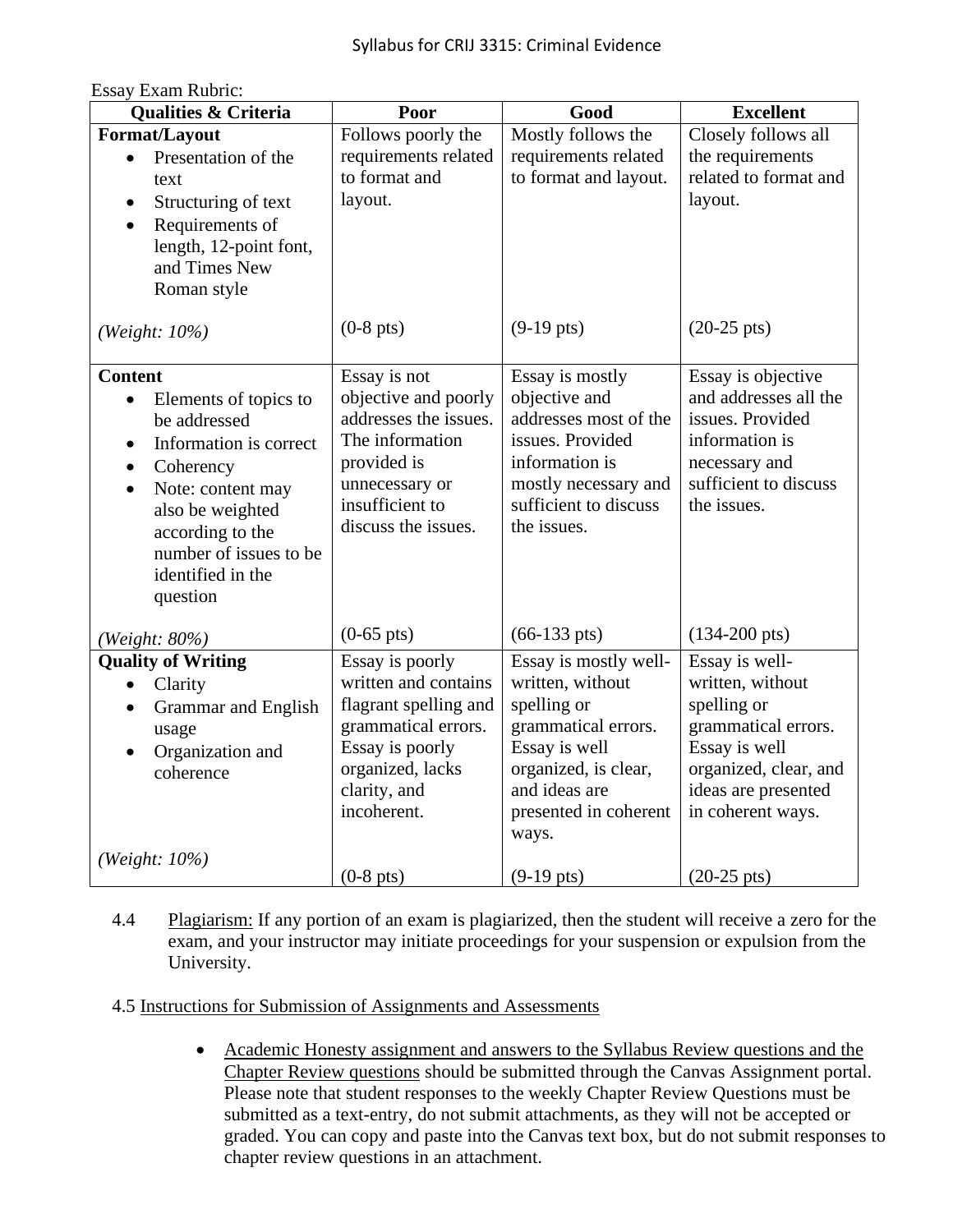- Student Introductions to the Class should be submitted in the Canvas Discussion forum.
- Class Discussions, after you click on the thread in the Discussion Board for that week's assignment, please submit your answers as a "Reply." Here, student responses are just like in-class Discussion and are focused on specific question(s), and the forum is public for class-purposes, (see section 14.0, entitled "Discussion Board Etiquette").
- Ouizzes  $&$  Exams: will be completed through the Canvas menu options located on the left side of Canvas under the tabs entitled, "Quizzes."

**Important**: Please do NOT use my TAMU-CT email for student/course communications. All student/course communications should be submitted through the Canvas Messages. By keeping all of our student/course-related items in Canvas, there is a much less chance that I will misplace a student's work.

### **5.0 Grading Criteria Rubric and Conversion**

5.1 Rubric

| $\vert$ Chapter Review Questions + Class Discussions + Week 1 |      |  |
|---------------------------------------------------------------|------|--|
| Quizzes                                                       |      |  |
| Midterm Exam                                                  |      |  |
| Final Exam (Cumulative)                                       |      |  |
| Total                                                         | 1000 |  |

#### 5.2 Conversion to Course Letter Grade for Posting

| Points       | %           | Grade |
|--------------|-------------|-------|
| $900 - 1000$ | $90 - 100%$ |       |
| $800 - 899$  | $80 - 89%$  | B     |
| $700 - 799$  | 70 – 79%    |       |
| $600 - 699$  | $60 - 69\%$ | ו ו   |
| $0 - 599$    | 0 – 59%     | F     |

#### **6.0 Posting of Grades:**

All student grades will be posted in the Canvas Grade book and students should monitor their grading status through this tool. Grades are typically posted within one week after the due date. The exception to this will be the midterm due to it being an essay. I will notify students via a Canvas message and announcement when the midterm grades are posted.

#### **7.0 Technology Requirements and Support**

7.1 Technology Requirements

This course will use the A&M-Central Texas Instructure Canvas learning management system. **We strongly recommend the latest versions of Chrome or Firefox browsers. Canvas no longer supports any version of Internet Explorer.**

Logon to A&M-Central Texas Canvas [https://tamuct.instructure.com/] or access Canvas through the TAMUCT Online link in myCT [https://tamuct.onecampus.com/]. You will log in through our Microsoft portal.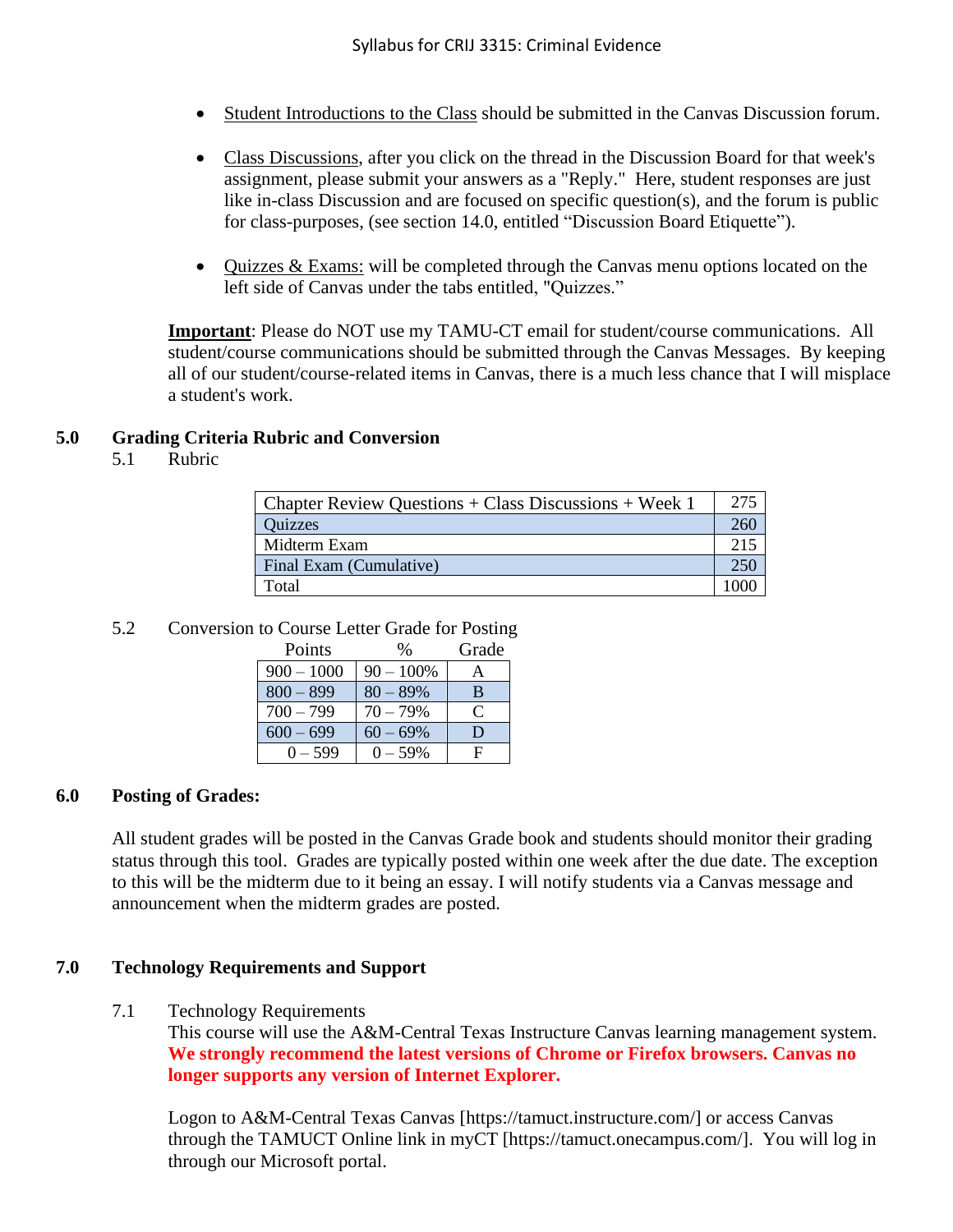Username: Your MyCT email address. Password: Your MyCT password

7.2 Technology Support

## **Canvas Support**

Use the Canvas Help link, located at the bottom of the left-hand menu, for issues with Canvas. You can select "Chat with Canvas Support," submit a support request through "Report a Problem," or call the Canvas support line: 1-844-757-0953.

For issues related to course content and requirements, contact your instructor.

#### **Other Technology Support**

For log-in problems, students should contact Help Desk Central. 24 hours a day, 7 days a week: Email: helpdesk@tamu.edu Phone: (254) 519-5466 Web Chat: [http://hdc.tamu.edu] Please let the support technician know you are an A&M-Central Texas student

#### **Please be aware that technology issues are not an excuse for missing a course requirement – make sure your computer is configured correctly and address issues with technology support or your internet service provider well in advance of deadlines.**

| Wk             | <b>Date</b>      | <b>Topics</b>                                                                                                                                                                                                                                                                                                                                                            | <b>Readings</b>                        | <b>Assignment Due</b>                                                                                                                                                          |
|----------------|------------------|--------------------------------------------------------------------------------------------------------------------------------------------------------------------------------------------------------------------------------------------------------------------------------------------------------------------------------------------------------------------------|----------------------------------------|--------------------------------------------------------------------------------------------------------------------------------------------------------------------------------|
| $\mathbf{1}$   | Jan 18-22        | Class introductions in the Discussion Board,<br>Answers to syllabus review questions and<br>submission of Academic Honesty form in the<br>Canvas Assignment menu tab.<br>*With timely submission of answers to the<br>syllabus review questions, self-introduction to<br>class, & submission of the academic honesty<br>form by $01/22/22$ students will earn 15 points. | Syllabus &<br>Academic<br>Honesty form | *Answers to Syllabus<br>Review Questions via<br>Canvas<br>*Introduction to Class in<br>the Discussion forum<br>*Submission of<br>Academic Honesty form<br>*All Due by 01/22/22 |
| $\overline{2}$ | Jan 23-29        | Course Introduction: History and Development<br>of the Law of Criminal Evidence, and Important<br>Aspects of the American Criminal Justice<br>System                                                                                                                                                                                                                     | Chs. 1&2                               | *Answers to Chapter<br><b>Review Questions</b><br>*Responses to Class<br>Discussion assignment<br>*Quiz 1: Chs. 1&2<br>*All Due by 01/29/22                                    |
| $\overline{3}$ | Jan 30-<br>Feb 5 | Using Evidence to Determine Guilt or<br>Innocence and Direct and Circumstantial<br>Evidence and the Use of Inferences                                                                                                                                                                                                                                                    | Chs. 3&4                               | *Answers to Chapter<br><b>Review Questions</b><br>*Responses to Class<br>Discussion assignment<br>*Quiz 2: Chs. 3&4<br>*All Due by 02/05/22                                    |
| $\overline{4}$ | Feb 6-12         | Witnesses and the Testimony of Witnesses, and<br>Judicial Notice and Privileges of Witnesses                                                                                                                                                                                                                                                                             | Chs. 5&6                               | *Answers to Chapter<br><b>Review Questions</b><br>*Responses to Class<br>Discussion assignment<br>*Quiz 3: Chs. 5&6<br>*All Due by 02/12/22                                    |

#### **8.0 Course Calendar<sup>1</sup>**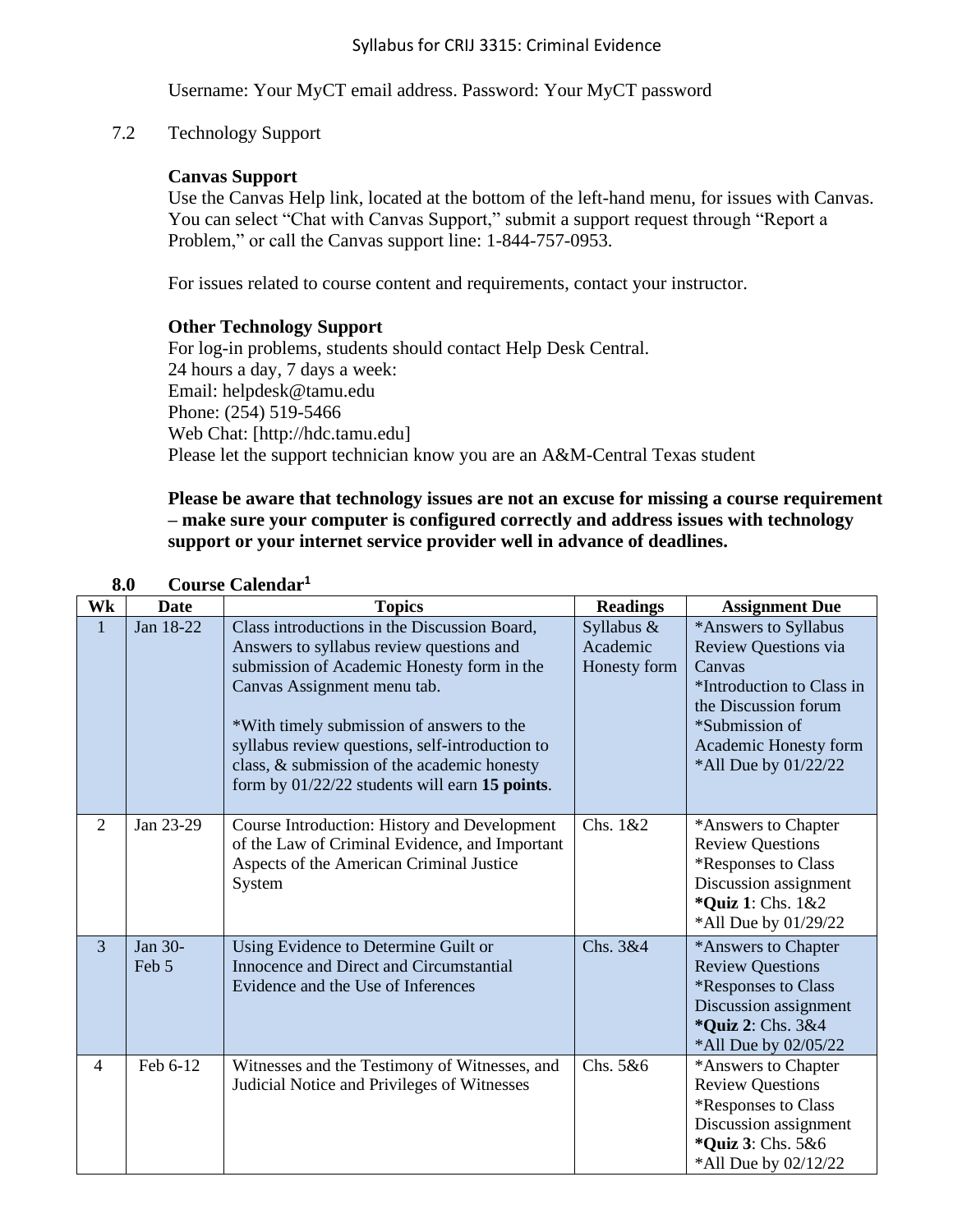| Wk              | <b>Date</b>      | <b>Topics</b>                                                                                   | <b>Readings</b> | <b>Assignment Due</b>                                                                                                                               |
|-----------------|------------------|-------------------------------------------------------------------------------------------------|-----------------|-----------------------------------------------------------------------------------------------------------------------------------------------------|
| $5\overline{)}$ | Feb 13-19        | The Use of Hearsay in the Courtroom                                                             | Ch. 7           | *Answers to Chapter<br><b>Review Questions</b><br>*Responses to Class<br>Discussion assignment<br>*Quiz 4: Ch. 7<br>*All Due by 02/19/22            |
| 6               | Feb 20-26        | Exceptions to the Hearsay Rule                                                                  | Ch. 8           | *Answers to Chapter<br><b>Review Questions</b><br>*Responses to Class<br>Discussion assignment<br>* <b>Quiz 5: Ch. 8</b><br>*All Due by 02/26/22    |
| $\overline{7}$  | Feb 27-<br>Mar 5 | The Exclusionary Rule and Where the<br><b>Exclusionary Rule Does Not Apply</b>                  | Chs 9&10        | *Answers to Chapter<br><b>Review Questions</b><br>*Responses to Class<br>Discussion assignment<br>*Quiz 6: Chs. 9&10<br>*All Due by 03/05/22        |
| 8               | Mar 6-12         | <b>Midterm Exam</b><br>Note: No Chapter Review or Class Participation<br>assignments this week. | Chs 1-10        | *No Chapter Review or<br><b>Class Discussion</b><br>assignments this week<br>*Midterm: Chs 1-10<br>*Due by 03/12/22                                 |
| 9               | Mar 13-19        | <b>Spring Break</b><br>**No Assignments**                                                       | N/A             | **No Assignments**                                                                                                                                  |
| 10              | Mar 20-26        | "Special Needs" and Administrative Searches                                                     | Ch. 11          | *Answers to Chapter<br><b>Review Questions</b><br>*Responses to Class<br>Discussion assignment<br>*Quiz 7: Ch. 11<br>*All Due by 03/26/22           |
| 11              | Mar 27-<br>Apr 2 | Obtaining Statements and Confessions for Use<br>as Evidence                                     | Ch. 12          | *Answers to Chapter<br><b>Review Questions</b><br>*Responses to Class<br>Discussion assignments<br>* <b>Quiz 8</b> , Ch. 12<br>*All Due by 04/02/22 |
| 12              | Apr 3-9          | The Law Governing Identification Evidence                                                       | Ch. 13          | *Answers to Chapter<br><b>Review Questions</b><br>*Responses to Class<br>Discussion assignments<br>* <b>Quiz 9, Ch. 13</b><br>*All Due by 04/09/22  |
| 13              | Apr 10-16        | <b>Obtaining Physical and Other Evidence</b>                                                    | Ch. 14          | *Answers to Chapter<br><b>Review Questions</b><br>*Responses to Class<br>Discussion assignments<br>*Quiz 10: Ch. 14<br>*All Due by 04/16/22         |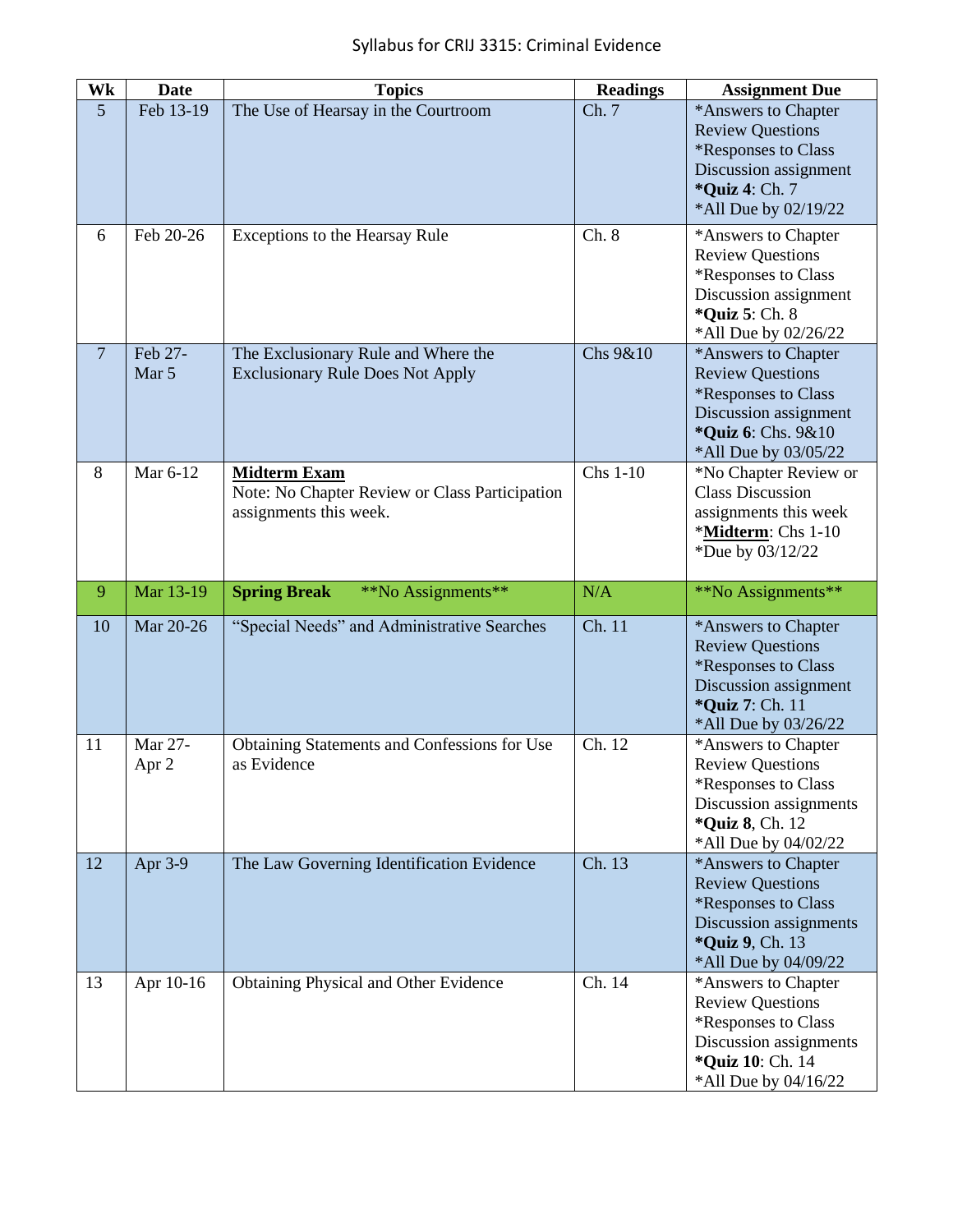| Wk | <b>Date</b> | <b>Topics</b>                                                                                                  | <b>Readings</b> | <b>Assignment Due</b>                                                                                                                                            |
|----|-------------|----------------------------------------------------------------------------------------------------------------|-----------------|------------------------------------------------------------------------------------------------------------------------------------------------------------------|
| 14 | Apr 17-23   | Obtaining Evidence by Use of Search Warrants,<br>Wiretapping, or Dogs                                          | Ch. 15          | *Answers to Chapter<br><b>Review Questions</b><br><i><b>*Responses to Class</b></i><br>Discussion assignment<br>* <b>Quiz 11: Ch. 15</b><br>*All Due by 04/23/22 |
| 15 | Apr 24-30   | The Crime Scene, the Chain of Custody<br>Requirement, and the Use of Fingerprints and<br><b>Trace Evidence</b> | Ch. 16          | *Answers to Chapter<br><b>Review Questions</b><br><i><b>*Responses to Class</b></i><br>Discussion assignment<br>* <b>Quiz 12: Ch. 16</b><br>*All Due by 04/30/22 |
| 16 | May $1-7$   | Videotapes, Photographs, Documents,<br>Writings as Evidence, and Scientific Evidence                           | Chs.17 & 18     | *Answers to Chapter<br><b>Review Questions</b><br><i><b>*Responses to Class</b></i><br>Discussion assignment<br>*Quiz 13: Chs. 17&18<br>*All Due by 05/07/22     |
| 17 | May 8-13    | <b>Cumulative Final Exam due by 05/13/2022</b><br>(Last Day of Class)                                          | Chs. 1-18       | *Final Exam:<br>$Chs. 1-18$<br>*Due by $05/13/22$                                                                                                                |

<sup>1</sup> Events are subject to minor revision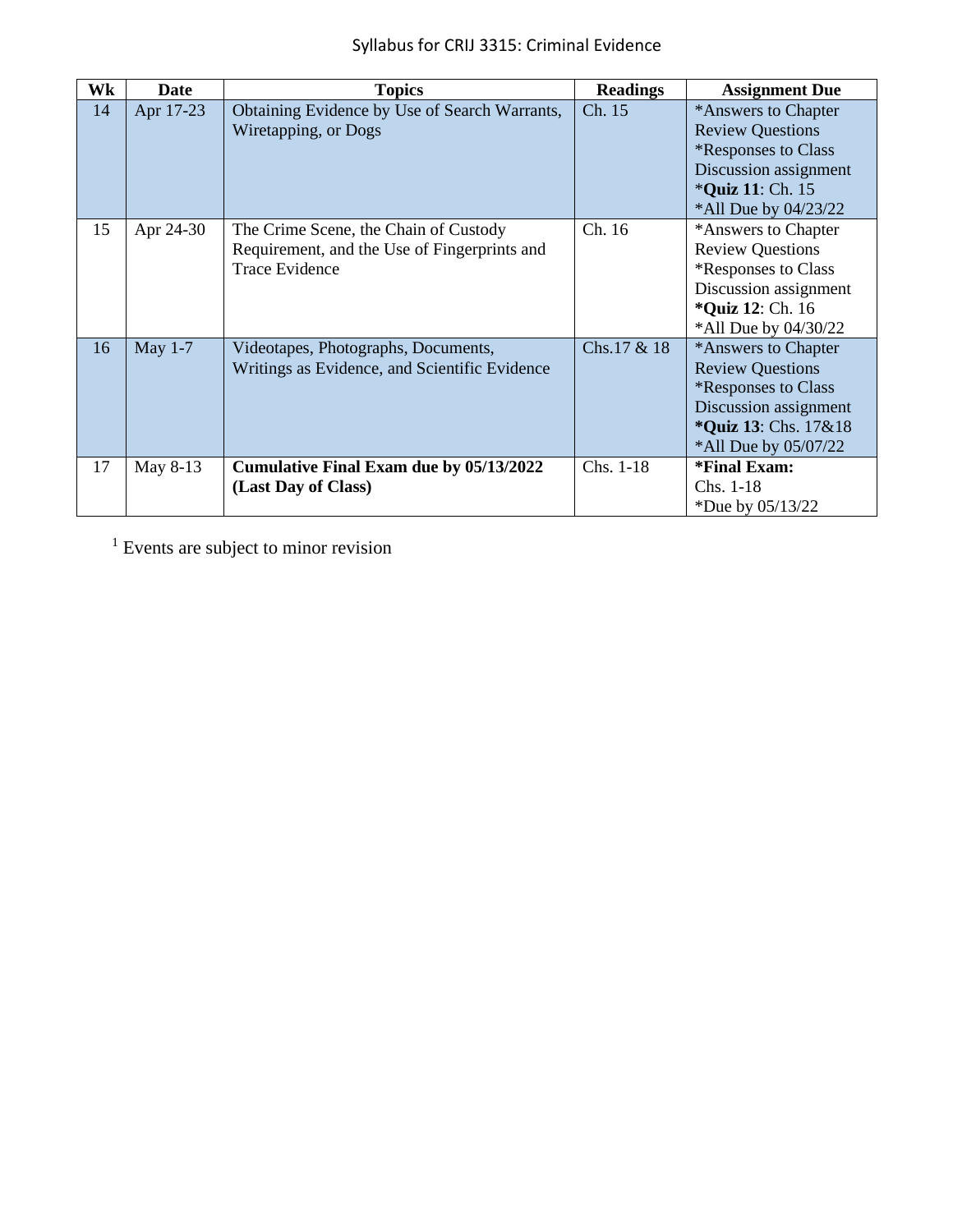## **UNIVERSITY RESOURCES, PROCEDURES, AND GUIDELINES**

### **9.0 Drop Policy**

If you discover that you need to drop this class, you must complete the [Drop Request](https://dynamicforms.ngwebsolutions.com/casAuthentication.ashx?InstID=eaed95b9-f2be-45f3-a37d-46928168bc10&targetUrl=https%3A%2F%2Fdynamicforms.ngwebsolutions.com%2FSubmit%2FForm%2FStart%2F53b8369e-0502-4f36-be43-f02a4202f612) Dynamic Form through Warrior Web.

[https://dynamicforms.ngwebsolutions.com/casAuthentication.ashx?InstID=eaed95b9-f2be-45f3-a37d-46928168bc10&targetUrl=https%3A%2F%2Fdynamicforms.ngwebsolutions.com%2FSubmit%2FForm %2FStart%2F53b8369e-0502-4f36-be43-f02a4202f612].

Faculty cannot drop students; this is always the responsibility of the student. The Registrar's Office will provide a deadline on the Academic Calendar for which the form must be completed. Once you submit the completed form to the Registrar's Office, you must go into Warrior Web and confirm that you are no longer enrolled. If you still show as enrolled, FOLLOW-UP with the Registrar's Office immediately. You are to attend class until the procedure is complete to avoid penalty for absence. Should you miss the drop deadline or fail to follow the procedure, you will receive an F in the course, which may affect your financial aid and/or VA educational benefits.

#### **10.0 Academic Integrity**

Texas A&M University -Central Texas values the integrity of the academic enterprise and strives for the highest standards of academic conduct. A&M-Central Texas expects its students, faculty, and staff to support the adherence to high standards of personal and scholarly conduct to preserve the honor and integrity of the creative community. Academic integrity is defined as a commitment to honesty, trust, fairness, respect, and responsibility. Any deviation by students from this expectation may result in a failing grade for the assignment and potentially a failing grade for the course. Academic misconduct is any act that improperly affects a true and honest evaluation of a student's academic performance and includes, but is not limited to, working with others in an unauthorized manner, cheating on an examination or other academic work, plagiarism and improper citation of sources, using another student's work, collusion, and the abuse of resource materials. All academic misconduct concerns will be referred to the university's Office of Student Conduct. Ignorance of the university's standards and expectations is never an excuse to act with a lack of integrity. When in doubt on collaboration, citation, or any issue, please contact your instructor before taking a course of action.

For more [information regarding the Student Conduct process,](https://www.tamuct.edu/student-affairs/student-conduct.html) [https://www.tamuct.edu/studentaffairs/student-conduct.html].

If you know of potential honor violations by other students, you may [submit a report,](https://cm.maxient.com/reportingform.php?TAMUCentralTexas&layout_id=0) [https://cm.maxient.com/reportingform.php?TAMUCentralTexas&layout\_id=0].

#### **11.0 Academic Accommodations**

At Texas A&M University-Central Texas, we value an inclusive learning environment where every student has an equal chance to succeed and has the right to a barrier-free education. The Warrior Center for Student Success, Equity and Inclusion is responsible for ensuring that students with a disability receive equal access to the university's programs, services and activities. If you believe you have a disability requiring reasonable accommodations, please contact the Office of Access and Inclusion, WH-212; or call (254) 501-5836. Any information you provide is private and confidential and will be treated as such.

For more information, please visit our **Access & Inclusion** Canvas page (log-in required) [https://tamuct.instructure.com/courses/717]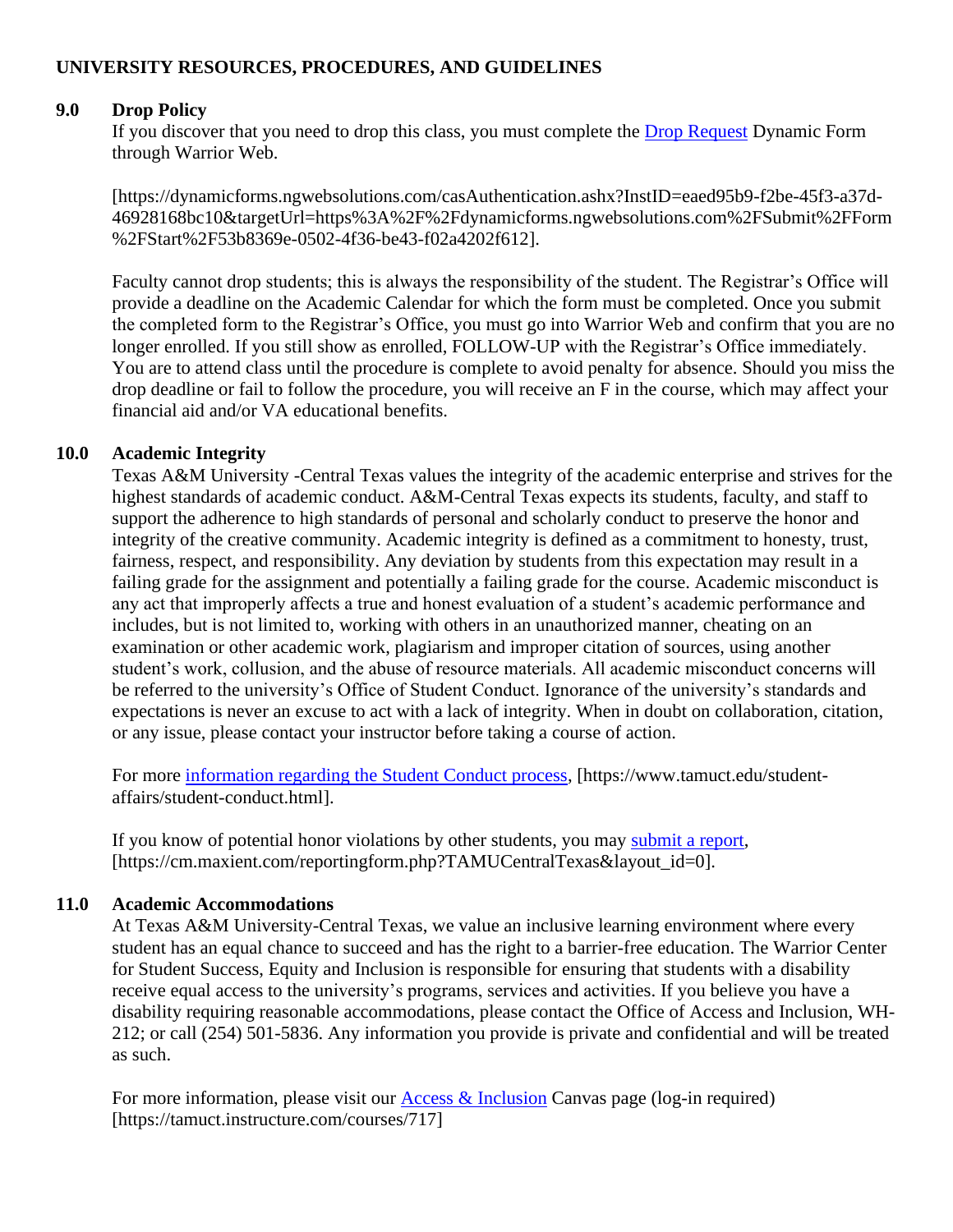## **Important information for Pregnant and/or Parenting Students.**

Texas A&M University-Central Texas supports students who are pregnant and/or parenting. In accordance with requirements of Title IX and related guidance from US Department of Education's Office of Civil Rights, the Dean of Student Affairs' Office can assist students who are pregnant and/or parenting in seeking accommodations related to pregnancy and/or parenting. Students should seek out assistance as early in the pregnancy as possible. For more information, please visit [Student Affairs](https://www.tamuct.edu/student-affairs/pregnant-and-parenting-students.html) [https://www.tamuct.edu/student-affairs/pregnant-and-parenting-students.html]. Students may also contact the institution's Title IX Coordinator. If you would like to read more about these [requirements](http://www2.ed.gov/about/offices/list/ocr/docs/pregnancy.pdf)  [and guidelines](http://www2.ed.gov/about/offices/list/ocr/docs/pregnancy.pdf) online, please visit the website

[http://www2.ed.gov/about/offices/list/ocr/docs/pregnancy.pdf].

Title IX of the Education Amendments Act of 1972 prohibits discrimination on the basis of sex and gender–including pregnancy, parenting, and all related conditions. A&M-Central Texas is able to provide flexible and individualized reasonable accommodation to pregnant and parenting students. All pregnant and parenting students should contact the Associate Dean in the Division of Student Affairs at (254) 501-5909 to seek out assistance. Students may also contact the University's Title IX Coordinator.

## **12.0 Tutoring Resources and the University Writing Center**

#### 12.1 Tutoring.

Tutoring is available to all A&M-Central Texas students, both virtually and in-person. Student success coaching is available online upon request.

If you have a question, are interested in becoming a tutor, or in need of success coaching contact the Warrior Center for Student Success, Equity and Inclusion at (254) 501-5836, visit the Warrior Center at 212 Warrior Hall, or by emailing [WarriorCenter@tamuct.edu.](mailto:WarriorCenter@tamuct.edu)

To schedule tutoring sessions and view tutor availability, please visit [Tutor Matching](https://tutormatchingservice.com/TAMUCT)  [Services](https://tutormatchingservice.com/TAMUCT) [https://tutormatchingservice.com/TAMUCT] or visit the Tutoring Center in 111 Warrior Hall. Chat live with a remote tutor 24/7 for almost any subject from on your computer! Tutor.com is an online tutoring platform that enables A&M-Central Texas students to log in and receive online tutoring support at no additional cost. This tool provides tutoring in over 40 subject areas except writing support. Access Tutor.com through Canvas.

## 12.2 University Writing Center.

The University Writing Center (UWC) at Texas A&M University–Central Texas (TAMUCT) is a free service open to all TAMUCT students. The hours of operation are from 10:00 a.m.-5:00 p.m. Monday thru Thursday with satellite hours online Monday thru Thursday from 6:00-9:00 p.m. The UWC is also offering hours from 12:00-3:00 p.m. on Saturdays.

Tutors are prepared to help writers of all levels and abilities at any stage of the writing process. By providing a practice audience for students' ideas and writing, our tutors highlight the ways in which they read and interpret students' texts, offering guidance and support throughout the various stages of the writing process. While tutors will not write, edit, or grade papers, they will assist students in developing more effective composing practices. Whether you need help brainstorming ideas, organizing an essay, proofreading, understanding proper citation practices, or just want a quiet place to work, the UWC is here to help!

Students may arrange a one-to-one session with a trained and experienced writing tutor by making an appointment via WCOnline [https://tamuct.mywconline.com/]. In addition, you can email Dr. Bruce Bowles Jr. at [bruce.bowles@tamuct.edu,](mailto:bruce.bowles@tamuct.edu) if you have any questions about the UWC and/or need any assistance with scheduling.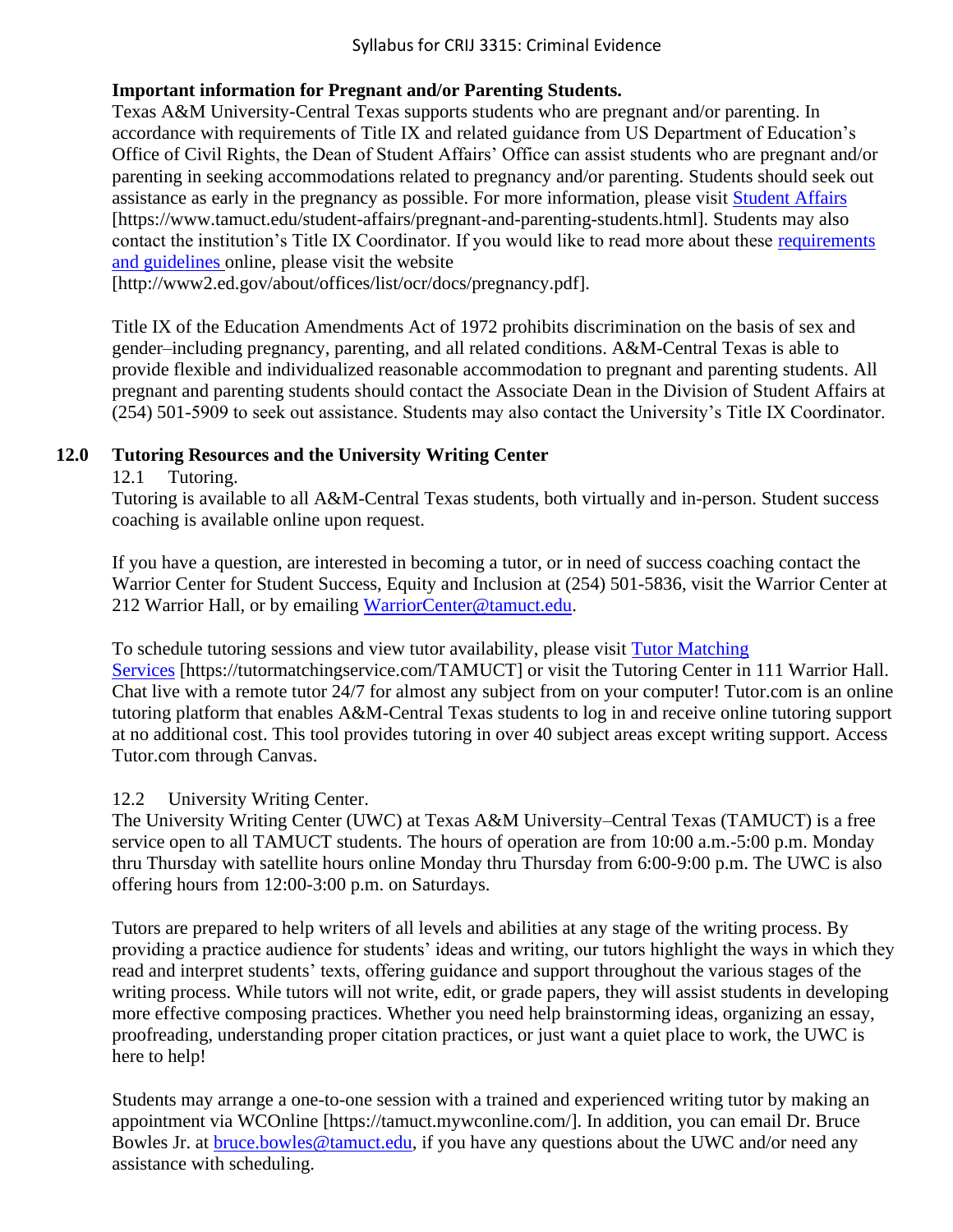Here are a couple of presentations that can help students become more familiar with the UWC:

[https://youtu.be/2yQ8hGvqeP4](https://nam04.safelinks.protection.outlook.com/?url=https%3A%2F%2Fyoutu.be%2F2yQ8hGvqeP4&data=04%7C01%7Cswalden%40tamuct.edu%7Ce7703a0354ce46e06e4508d9d46591ba%7C9eed4e3000f744849ff193ad8005acec%7C0%7C0%7C637774354960815631%7CUnknown%7CTWFpbGZsb3d8eyJWIjoiMC4wLjAwMDAiLCJQIjoiV2luMzIiLCJBTiI6Ik1haWwiLCJXVCI6Mn0%3D%7C3000&sdata=bjDEEcxuoyu26lPSC7y3ADI35oYBb7kfKas9w7xmCOk%3D&reserved=0) 

[https://tamuct.instructuremedia.com/embed/4b945c44-ab98-4d71-bc24-d5e16ac32235](https://nam04.safelinks.protection.outlook.com/?url=https%3A%2F%2Ftamuct.instructuremedia.com%2Fembed%2F4b945c44-ab98-4d71-bc24-d5e16ac32235&data=04%7C01%7Cswalden%40tamuct.edu%7Ce7703a0354ce46e06e4508d9d46591ba%7C9eed4e3000f744849ff193ad8005acec%7C0%7C0%7C637774354960825592%7CUnknown%7CTWFpbGZsb3d8eyJWIjoiMC4wLjAwMDAiLCJQIjoiV2luMzIiLCJBTiI6Ik1haWwiLCJXVCI6Mn0%3D%7C3000&sdata=PrAOMbVKZOBvczdmAg9brtf%2B%2B6yudXGNSQi71Bhaed0%3D&reserved=0)

Here is the embed code as well if that method is preferable:

<iframe width="560px" height="320px" allowfullscreen="true" src="https://tamuct.instructuremedia.com/embed/4b945c44-ab98-4d71-bc24-d5e16ac32235" frameborder="0"></iframe>

If students have any questions and/or concerns about synchronous online writing tutoring, feel free to email Dr. Bruce Bowles at [bruce.bowles@tamuct.edu.](mailto:bruce.bowles@tamuct.edu)

#### **13.0 University Library**

The University Library provides many services in support of research across campus and at a distance. We offer over 200 electronic databases containing approximately 400,000 eBooks and 82,000 journals, in addition to the 96,000 items in our print collection, which can be mailed to students who live more than 50 miles from campus. Research guides for each subject taught at A&M-Central Texas are available through our website to help students navigate these resources. On campus, the library offers technology including cameras, laptops, microphones, webcams, and digital sound recorders. Research assistance from a librarian is also available 24 hours a day through our online chat service, and at the reference desk when the library is open. Research sessions can be scheduled for more comprehensive assistance, and may take place virtually through WebEx, Microsoft Teams or in-person at the library. [Schedule an appointment](https://nam04.safelinks.protection.outlook.com/?url=https%3A%2F%2Ftamuct.libcal.com%2Fappointments%2F%3Fg%3D6956&data=04%7C01%7Clisa.bunkowski%40tamuct.edu%7Cde2c07d9f5804f09518008d9ab7ba6ff%7C9eed4e3000f744849ff193ad8005acec%7C0%7C0%7C637729369835011558%7CUnknown%7CTWFpbGZsb3d8eyJWIjoiMC4wLjAwMDAiLCJQIjoiV2luMzIiLCJBTiI6Ik1haWwiLCJXVCI6Mn0%3D%7C3000&sdata=KhtjgRSAw9aq%2FoBsB6wyu8b7PSuGN5EGPypzr3Ty2No%3D&reserved=0) here [https://tamuct.libcal.com/appointments/?g=6956].

Assistance may cover many topics, including how to find articles in peer-reviewed journals, how to cite resources, and how to piece together research for written assignments.

Our 27,000-square-foot facility on the A&M-Central Texas main campus includes student lounges, private study rooms, group work spaces, computer labs, family areas suitable for all ages, and many other features. Services such as interlibrary loan, TexShare, binding, and laminating are available. The library frequently offers workshops, tours, readings, and other events. For more information, please visit our [Library website](https://nam04.safelinks.protection.outlook.com/?url=https%3A%2F%2Ftamuct.libguides.com%2Findex&data=04%7C01%7Clisa.bunkowski%40tamuct.edu%7C7d8489e8839a4915335f08d916f067f2%7C9eed4e3000f744849ff193ad8005acec%7C0%7C0%7C637566044056484222%7CUnknown%7CTWFpbGZsb3d8eyJWIjoiMC4wLjAwMDAiLCJQIjoiV2luMzIiLCJBTiI6Ik1haWwiLCJXVCI6Mn0%3D%7C1000&sdata=2R755V6rcIyedGrd4Os5rkgn1PvhHKU3kUV1vBKiHFo%3D&reserved=0) . [http://tamuct.libguides.com/index].

#### **14.0 Discussion Forum Etiquette**

The Discussion forums are part of the learning process in our online class. I encourage relevant academic discussions of the instructor's questions. Discussions must always demonstrate professionalism and the upmost respect for all other participants. We all come from different backgrounds, cultures, and have varying levels of life experience. The sharing of this within the class is what makes it a richer environment. All of you are required to participate in the discussions, but remember, this is not a chat room. The discussion forum is designed to afford each student an opportunity to review and to relate to the week's topics. This is not a contest. It is a classroom. It is about sharing ideas and learning. Our goal is to be collaborative, not combative.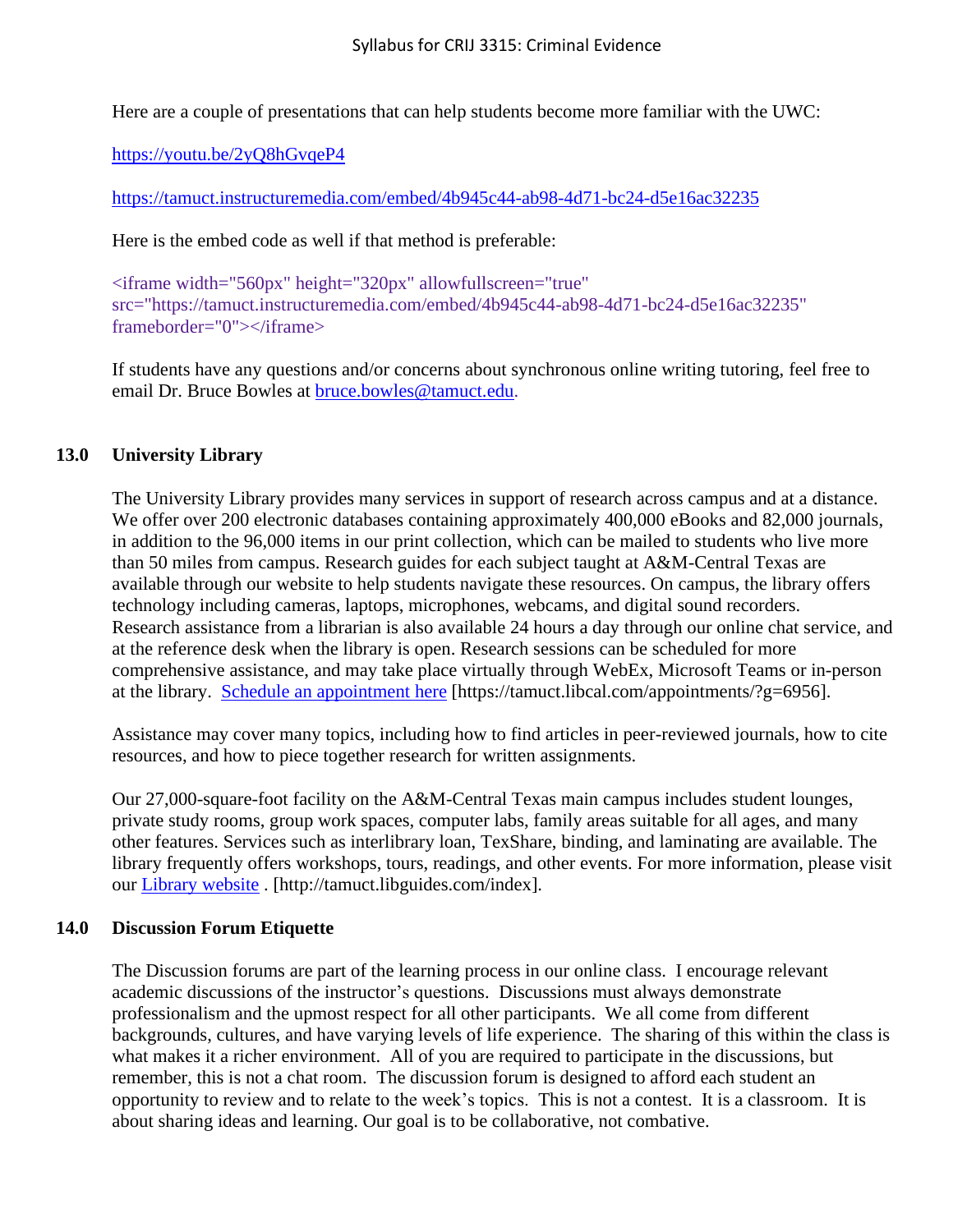Please keep in mind that since we cannot see each other, we can only evaluate a person's intent by the tone of his/her posts and responses. An innocent remark can be easily misconstrued in the online environment. Take the time to re-read your responses carefully to make certain that they will not be perceived as a personal attack. Please approach other members of the class in a positive, respectful tone when formulating your responses. Since we don't have the advantage of body-language, it's hard to know for sure if your reader is bored, distracted, sarcastic, joking or sensitive about the topic. If something in class sets you off in a negative or emotional way, I recommend you give yourself time before responding with a negative reply.

**Canvas etiquette**: Please follow proper Canvas etiquette when sending messages to classmates or the instructor. *See*, [https://owl.purdue.edu/owl/general\\_writing/academic\\_writing/email\\_etiquette.html](https://owl.purdue.edu/owl/general_writing/academic_writing/email_etiquette.html) For example, writing in all caps, "I NEED A REPONSE ASAP!!!!" is the same as shouting. Please do not do that, as it is extremely unprofessional.

## **15.0 Being an Online Student**

Online classes are offer exceptional opportunities because they provide flexibility. If you have a busy schedule or competing priorities, online classes may be a good alternative. However, please remember that with that flexibility there is responsibility. You alone have to maintain discipline throughout the course to complete all of the assignments. I find that using a calendar and marking all my deadlines, including the discussion thread deadlines, helps me, but you have to find what works for you.

Communication is important because you do not have the face-to-face reminders that you have in an inperson class. You must routinely review the announcements, your emails, and/or Canvas messages to remain informed. I would recommend checking frequently!

If you would like to gauge your readiness for online classes, you can take an assessment at: http://tamuct.smartermeasure.com

## **16.0 Late Work**

#### *Make-up work requests for assignments and assessments will not be accepted unless accompanied by appropriate medical documentation. Appropriate medical documentation must specify the date range for a student's medical incapacitation***. Please do not send personal or privileged medical**

**information**. What is of importance is the medically documented dates of incapacitation. Students have the entire week (Sunday through the next Saturday) to submit their work. Therefore, a medical letter stating that a student was sick on Friday and Saturday (for example) would not be an appropriate medical excuse for not completing the work assigned for that week. So, please do not wait until the end of the week to start on your assignments, as difficulties will always arise. As some famous person said, "If you fail to prepare, you are preparing to fail." I do not know who should be accredited for that quote, but I have found it to be very true in my career.

In addition, please understand that "late work" is not accepted in this course for at least the following three reasons: (1) The Chapter Review and Class Discussion Questions are for a completion grade, which means that they are either completed or not completed by the deadline. If completed in a good faith effort and submitted by the due date, then students receive the full credit; otherwise, students do not earn those points for that week; (2) The answers to the Chapter Review Questions are posted on Canvas on Sundays, which is the day after the due date; therefore, it would not be fair to allow any submissions after the due date; and (3) It would be unfair to all of the students who completed the assignments by the due date.

*Therefore, make-up opportunities after an assignment's due date are not typically allowed unless accompanied by appropriate medical documentation that specifies the date ranges for the student's incapacitation for that week. If a late assignment is accepted, the assignment's grade will be reduced by 50% prior to grading.*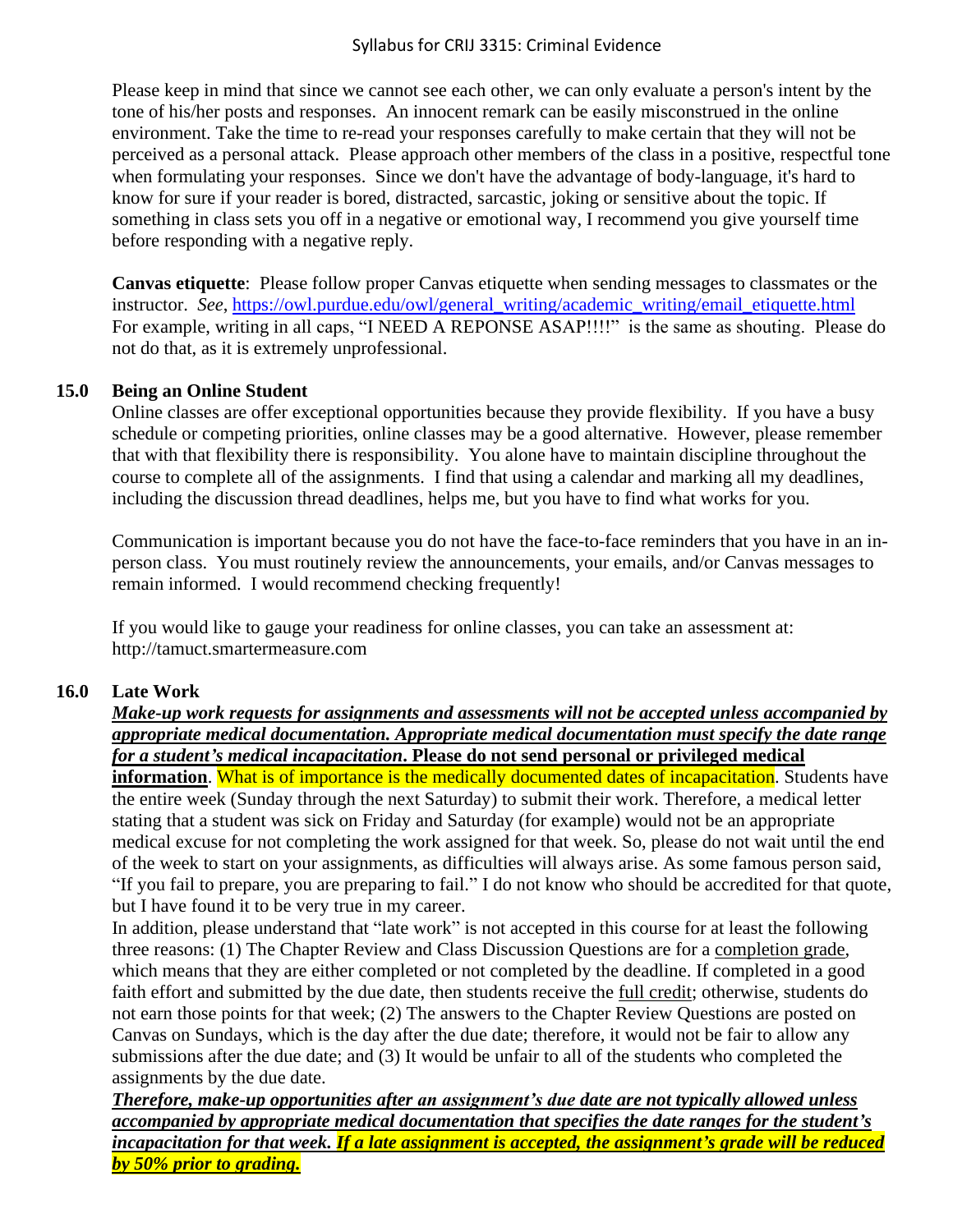## 16.1 Early Work

There may be early work that is accepted, if pre-approved in advance by the instructor. These scenarios arise when a student is scheduled for a significant medical procedure or a military assignment, and the student will be unable to complete the coursework due to his/her medical condition or military assignment. In these situations, I ask students to provide proof of the medical condition or military orders in advance by sending them to me through the Canvas Messages as an attachment. Of course, I do not want students to send me any personal or privileged medical/military information. At the Instructor's discretion, he will provide the student with the necessary instructions for completing assignments prior to the posted due dates.

#### 16.2 No Incomplete Grades

The final course grade will be posted within a few days of the final exam. **No incompletes will be awarded for this course**. If a student foresees that he or she will be unable to complete the course with a satisfactory grade, then he or she should consult with administration to determine if dropping the course would be the proper action.

## **17.0 Modification of the Syllabus**

The syllabus is subject to minor changes at the discretion of the instructor. It is the responsibility of the student to review regularly the syllabus throughout the semester.

#### **18.0 Contact with Instructor**

I check my Canvas messages daily, typically early in the morning or in the evening, and I will respond to student inquiries within 24 hours. I am a full-time employed attorney, so access to my personal computer is limited during normal working hours. The Canvas Inbox system is the preferred form of communication for this class.

**Important**: Please do not use my TAMU-CT email for student/course communications, as I will not respond to those emails or messages. All student/course communications should be submitted through the Canvas Inbox. By keeping all of our student/course-related items in Canvas, there is a much less chance that I will misplace a student's work.

#### **19.0 Announcements**

It is the student's responsibility to check for Announcements on Canvas. It is advisable for the student to check for Announcements daily on Canvas.

## **20.0 Extra Credit**

Please do not ask for extra credit. This class already has three means of earning credit each week (e.g. chapter review questions, class discussion questions, and quizzes), and these are your opportunities to earn "extra" credit every week. *The instructor will not respond to requests for opportunities to earn extra credit.*

## **21.0 Copyright Notice**

Students should assume that all course material is copyrighted by the respective author(s). Reproduction of course material is prohibited without consent by the author and/or course instructor. Violation of copyright is against the law and Texas A&M University-Central Texas' Code of Academic Honesty. All alleged violations will be reported to the Office of Student Conduct.

## **22.0 A Note about Sexual Violence at A&M-Central Texas**

Sexual violence is a serious safety, social justice, and public health issue. The university offers support for anyone struggling with these issues. University faculty are mandated reporters, so if someone discloses that they were sexually assaulted (or a victim of Domestic/Dating Violence or Stalking) while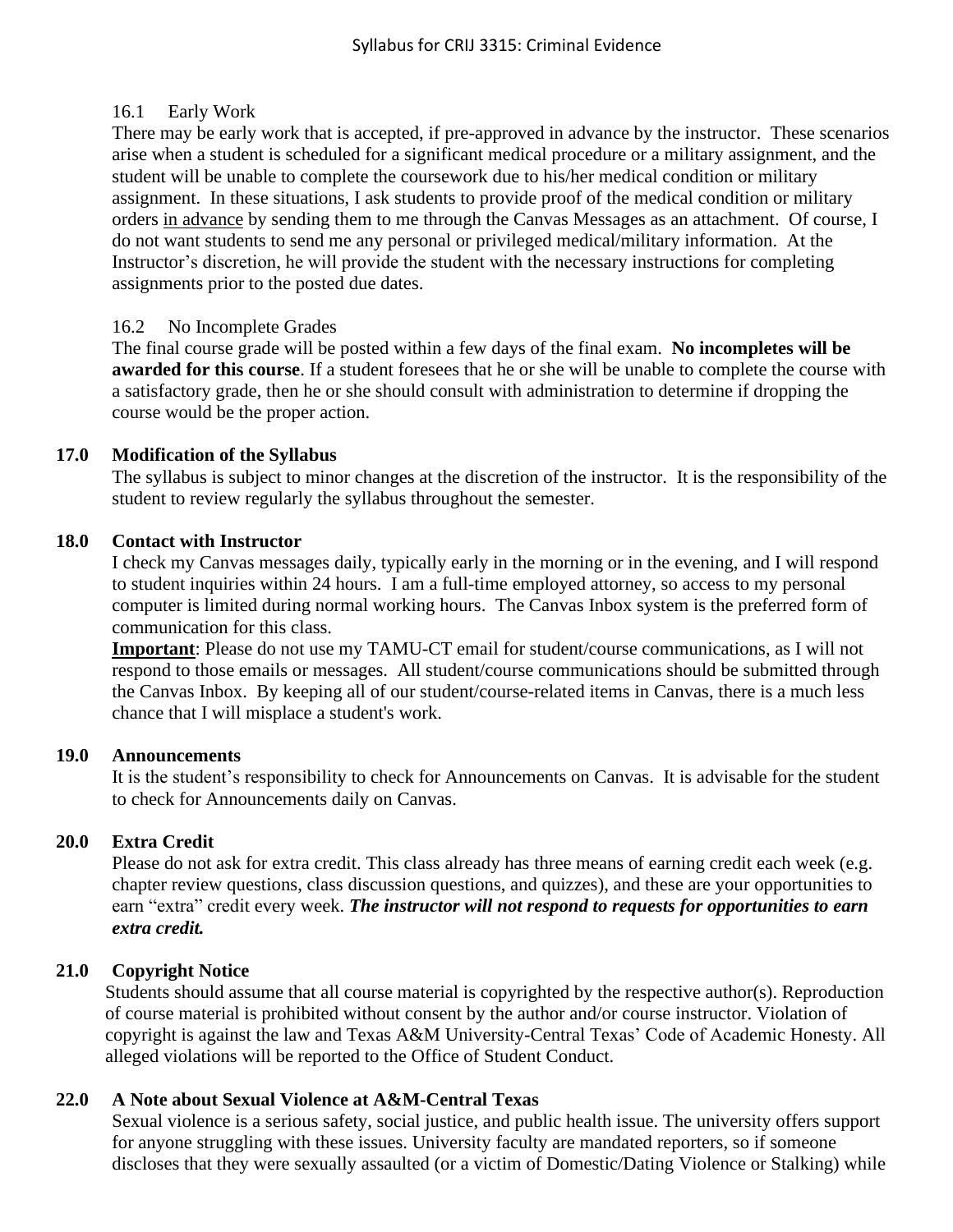a student at TAMUCT, faculty members are required to inform the Title IX Office. If you want to discuss any of these issues confidentially, you can do so through Student Wellness and Counseling (254- 501-5955) located on the second floor of Warrior Hall (207L).

Sexual violence can occur on our campus because predators often feel emboldened, and victims often feel silenced or shamed. It is incumbent on ALL of us to find ways to actively create environments that tell predators we don't agree with their behaviors and tell survivors we will support them. Your actions matter. Don't be a bystander; be an agent of change. For additional information on campus policy and resources visit the [Title IX webpage](https://www.tamuct.edu/compliance/titleix.html) [\[https://www.tamuct.edu/compliance/titleix.html\]](https://www.tamuct.edu/compliance/titleix.html).

## **23.0 Behavioral Intervention**

Texas A&M University-Central Texas cares about the safety, health, and well-being of its students, faculty, staff, and community. If you are aware of individuals for whom you have a concern, please make a referral to the Behavioral Intervention Team. Referring your concern shows you care. You can complete the [referral](https://cm.maxient.com/reportingform.php?TAMUCentralTexas&layout_id=2) online

[https://cm.maxient.com/reportingform.php?TAMUCentralTexas&layout\_id=2].

Anonymous referrals are accepted. Please see the [Behavioral Intervention Team](https://www.tamuct.edu/student-affairs/bat.html) website for more information [https://www.tamuct.edu/student-affairs/bat.html]. If a person's behavior poses an imminent threat to you or another, contact 911 or A&M-Central Texas University Police at 254-501-5800

## **24.0 Important University Dates**

- 1. Refer to the following link for the most current ACADEMIC CALENDARS AND REGISTRATION SCHEDULES
	- *<https://www.tamuct.edu/registrar/academic-calendar.html>*
- 2. Please see the Course Calendar at syllabus section 8.0 for dates related to this course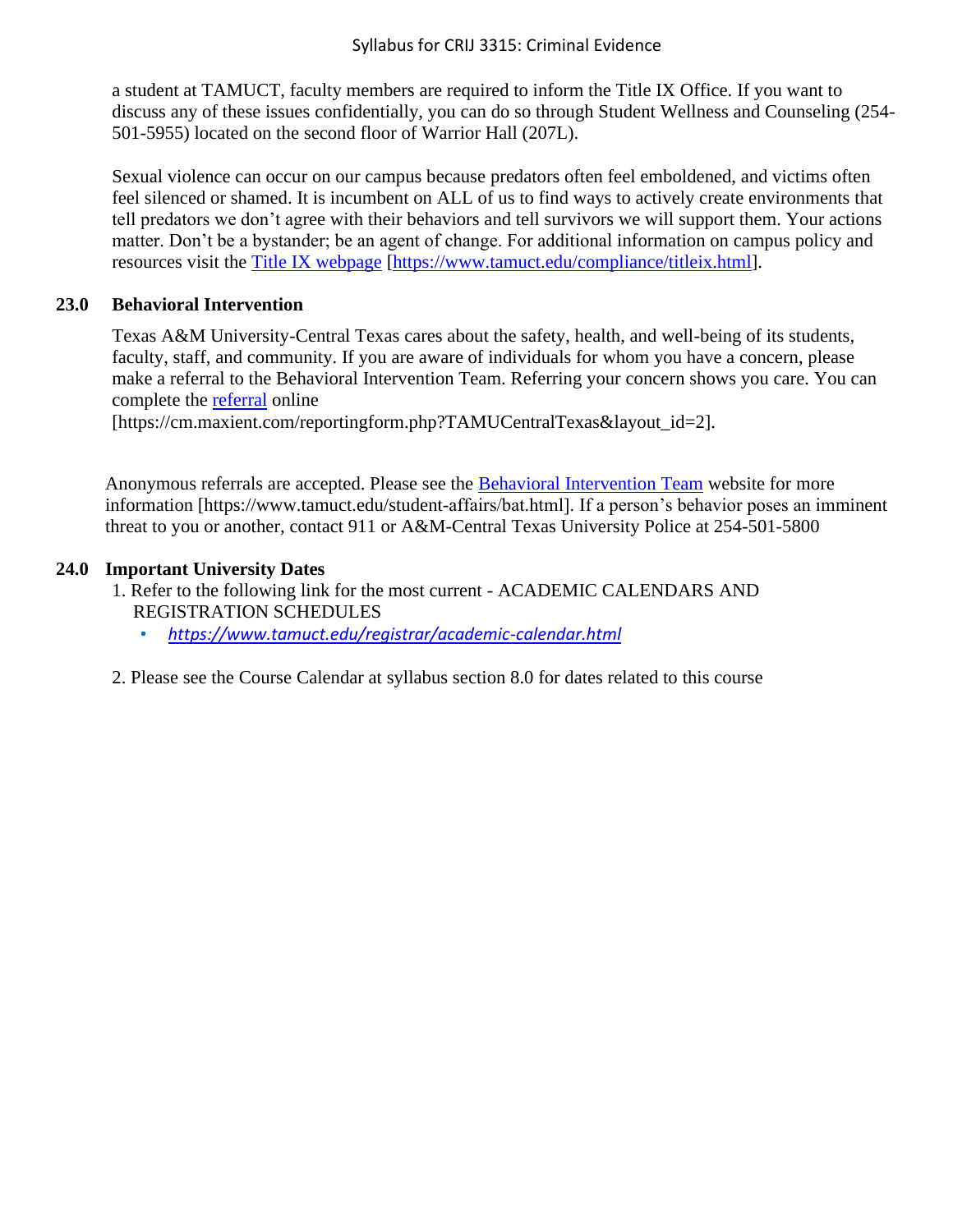# Appendix I

## **Chapter Learning Objectives**

Chapter 1: History and Development of the Law of Criminal Evidence

The Learning objectives for this chapter are:

- 1. Explain the importance of the Magna Carta.
- 2. Explain the function of the writ of habeas corpus.
- 3. Identify how the U.S. Supreme Court made the Bill of Rights applicable in state court criminal cases.
- 4. List the rights identified and made available to a criminal defendant under the U.S. Constitution.
- 5. Students should analyze the reasoning from judicial opinions in the case studies, and be able to apply that reasoning to evidentiary issues in hypothetical factual scenarios.

Chapter 2: Important Aspects of the American Criminal Justice System

The Learning objectives for this chapter are:

- 1. Know the meaning of *federalism* as it applies to criminal justice.
- 2. Identify the constitutional basis for the exercise of federal criminal jurisdiction.
- 3. Identify the limits of federal criminal jurisdiction under the Interstate Commerce Clause.
- 4. Know the meaning of reliable, relevant, and competent evidence.
- 5. List some differences between accusatorial and inquisitional systems.
- 6. State the requirements of the *Brady* rule.
- 7. State the requirements of the U.S. Supreme Court's rule for lost or destroyed evidence.
- 8. Students should analyze the reasoning from judicial opinions in the case studies, and be able to apply that reasoning to evidentiary issues in hypothetical factual scenarios.

Chapter 3: Using Evidence to Determine Guilt or Innocence

The Learning objectives for this chapter are:

- 1. Outline the criminal court process.
- 2. List the pleas a defendant may enter to a criminal charge.
- 3. Evaluate the pros and cons of plea-bargaining.
- 4. Compare the use of evidence at various stages of a criminal trial.
- 5. Students should analyze the reasoning from judicial opinions in the case studies, and be able to apply that reasoning to evidentiary issues in hypothetical factual scenarios.

Chapter 4: Direct and Circumstantial Evidence and the Use of Inferences

- 1. Distinguish between the burden of production and the burden of persuasion.
- 2. Give a constitutionally acceptable definition of *reasonable doubt*.
- 3. Distinguish between direct evidence and circumstantial evidence.
- 4. List some examples of inferences that may be drawn from facts proved.
- 5. List some inferences that may not be drawn.
- 6. Define presumption, and state how a presumption may be used in a criminal prosecution.
- 7. Students should analyze the reasoning from judicial opinions in the case studies, and be able to apply that reasoning to evidentiary issues in hypothetical factual scenarios.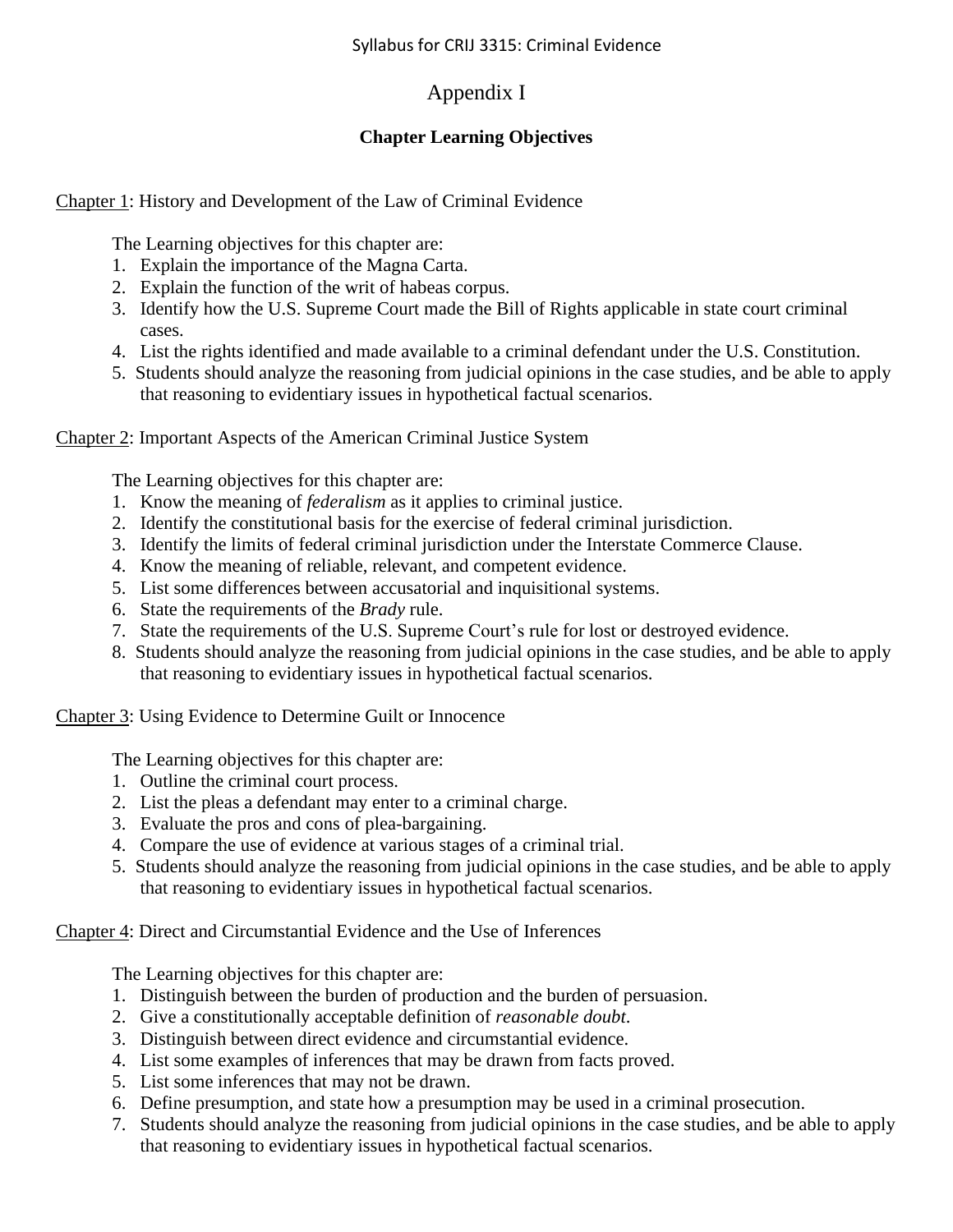## Chapter 5: Witnesses and the Testimony of Witnesses

The Learning objectives for this chapter are:

- 1. List the general qualifications for being a witness.
- 2. List the special qualifications for child witnesses.
- 3. Identify the factors important in determining the credibility of a witness.
- 4. List the constitutional rights of a defendant related to witnesses.
- 5. State the difference between a lay witness and an expert witness.
- 6. Review Federal Rules of Evidence 601-615 and 701-706
- 7. List some objections that may be made to questions to a witness or answers by a witness.
- 8. Students should analyze the reasoning from judicial opinions in the case studies, and be able to apply that reasoning to evidentiary issues in hypothetical factual scenarios.

Chapter 6: Judicial Notice, Privileges of Witnesses, and Shield Laws

The Learning objectives for this chapter are:

- 1. State the basis for and the limits of the judicial notice doctrine.
- 2. For at least three of the privileges discussed, state (1) the privilege, (2) the limits on the privilege, and (3) who may invoke the privilege.
- 3. State the difference between the spousal testimonial privilege and the marital communication privilege.
- 4. State the present status of the physician-patient privilege in federal courts.
- 5. State the present status of the journalist privilege
- 6. List the "privileges" available to the government and government officers.
- 7. Students should analyze the reasoning from judicial opinions in the case studies, and be able to apply that reasoning to evidentiary issues in hypothetical factual scenarios.

Chapter 7: The Use of Hearsay in the Courtroom

The Learning objectives for this chapter are:

- 1. Define *hearsay*.
- 2. List the questions that should be asked to determine if a statement is hearsay.
- 3. State why hearsay raises questions of reliability.
- 4. Define an *assertive statement*.
- 5. Explain why the statement "He said he would kill me" might not be hearsay.
- 6. State the co-conspirator rule.
- 7. Identify when a prior statement by a witness is not hearsay.
- 8. Students should analyze the reasoning from judicial opinions in the case studies, and be able to apply that reasoning to evidentiary issues in hypothetical factual scenarios.

Chapter 8: The Confrontation Clause and Exceptions to the Hearsay Rule

- 1. State the *pre-Crawford* test for admissibility of hearsay evidence.
- 2. State the rule of *Crawford v. Washington*.
- 3. Define a *testimonial statement*.
- 4. State when hearsay exceptions may be used as the basis for admission out-of-court statements.
- 5. Give the justification for the recognition of the "firmly rooted" exceptions to the hearsay rule.
- 6. State the rule for the admissibility of non-testimonial statements.
- 7. Identify hearsay exceptions in child sexual abuse cases.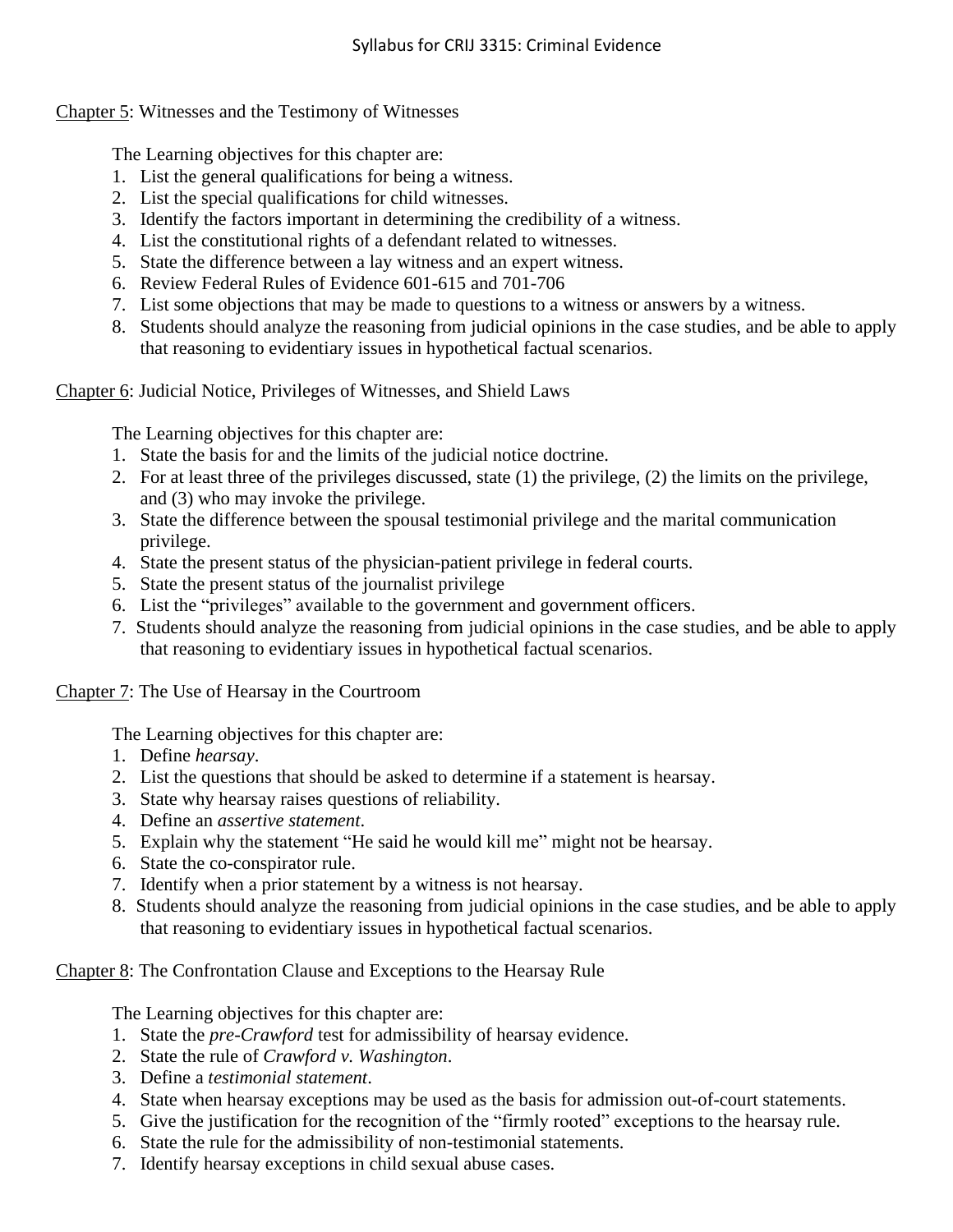#### Syllabus for CRIJ 3315: Criminal Evidence

8. Students should analyze the reasoning from judicial opinions in the case studies, and be able to apply that reasoning to evidentiary issues in hypothetical factual scenarios.

Chapter 9: The Exclusionary Rule

The Learning objectives for this chapter are:

- 1. State the origin of the *exclusionary* rule.
- 2. Define the *derivative evidence rule*.
- 3. List the exceptions to the exclusionary rule for evidence obtained by an improper search.
- 4. State the role of the exclusionary rule for evidence obtained as a result of a violation of the *Miranda* rule.
- 5. State the role of the exclusionary rule for incriminating statements procured in violation of the Due Process Clause.
- 6. Students should analyze the reasoning from judicial opinions in the case studies, and be able to apply that reasoning to evidentiary issues in hypothetical factual scenarios.

#### Chapter 10: Where the Exclusionary Rule Does Not Apply

The Learning objectives for this chapter are:

- 1. Define *standing* for Fourth Amendment purposes.
- 2. Explain the role of "consent" in searches of persons or residences.
- 3. State when property is abandoned for Fourth Amendment purposes.
- 4. List the factors to be considered when the good faith test from *Leon* is applied to a search warrant or an arrest.
- 5. Distinguish "good faith" from "honest mistake."
- 6. Students should analyze the reasoning from judicial opinions in the case studies, and be able to apply that reasoning to evidentiary issues in hypothetical factual scenarios.

#### Chapter 11: "Special Needs" and Administrative Searches

The Learning objectives for this chapter are:

- 1. In your own words, state the concept called "special needs."
- 2. List some activities in which drug testing may be required without probable cause.
- 3. State when roadblocks may not be justified under the "special needs" doctrine.
- 4. What are the limits, if any, on the right of a border guard or customs agent to search the person or belongings of a person entering this country?
- 5. State the limits, if any, on a state's right too search a person on parole or probation.
- 6. Students should analyze the reasoning from judicial opinions in the case studies, and be able to apply that reasoning to evidentiary issues in hypothetical factual scenarios.

Chapter 12: Obtaining Statements and Confessions for Use as Evidence

- 1. State the factors to be considered in the "totality of the circumstances" test.
- 2. List the *Miranda* requirements for information that must be communicated to a suspect in custody before questioning.
- 3. Identify when a person is in "custody" for purposes of *Miranda*.
- 4. List some exceptions to the *Miranda* requirements.
- 5. State the *Massiah* rule, and compare it with *Miranda*.
- 6. State the role of a confession under the *Bruton* rule, where there are multiple defendants.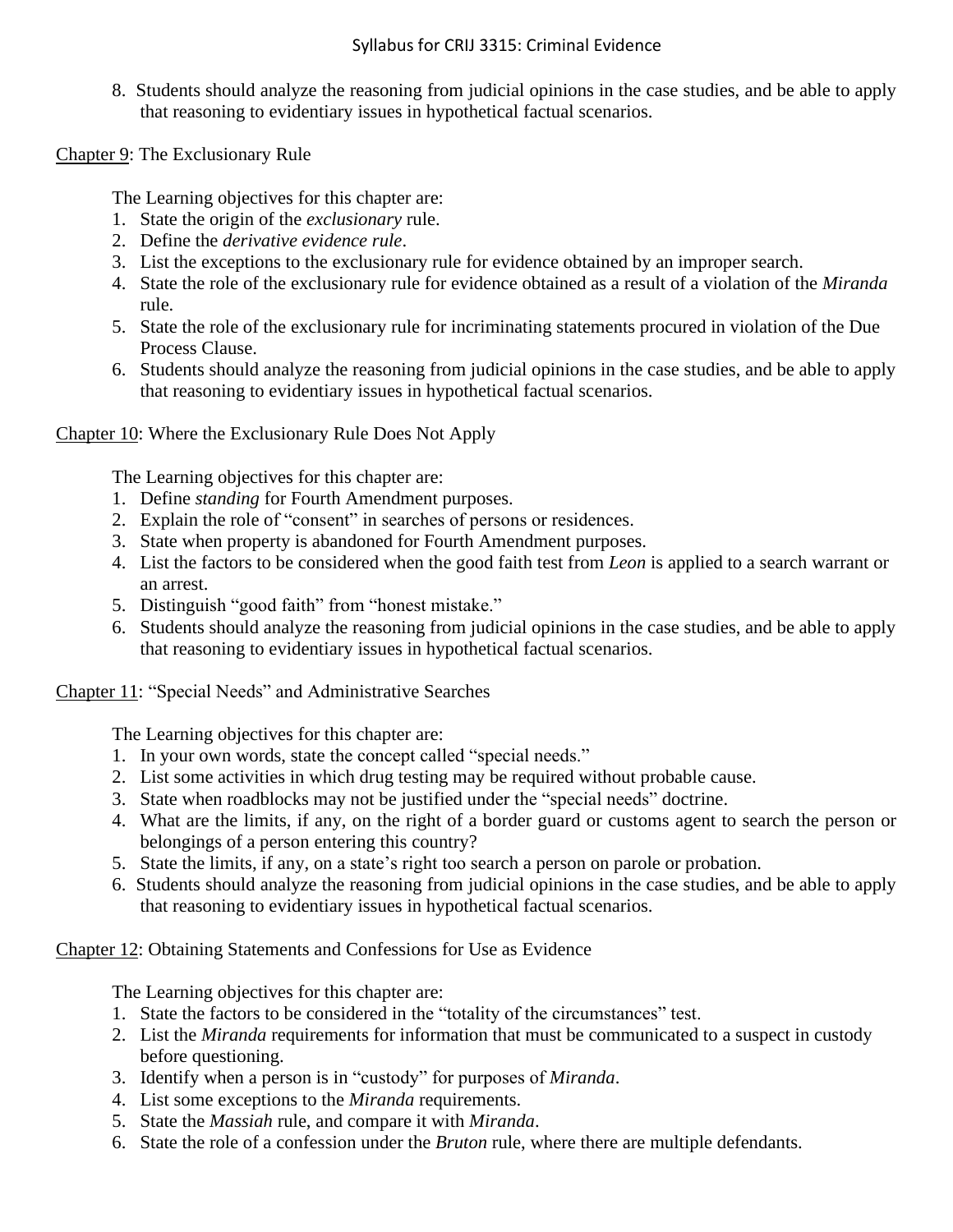7. Students should analyze the reasoning from judicial opinions in the case studies, and be able to apply that reasoning to evidentiary issues in hypothetical factual scenarios.

Chapter 13: The Law Governing Identification Evidence

The Learning objectives for this chapter are:

- 1. List some of the reasons for mistaken eyewitness identification.
- 2. State the differences between a lineup and a showup.
- 3. State the requirements for a non-suggestive photo array.
- 4. Define *sequential lineup*.
- 5. Discuss when a single photograph may be used to identify a suspect.
- 6. List the factors established by *Neil v. Biggers* for testing the reliability of eyewitness identifications.
- 7. Students should analyze the reasoning from judicial opinions in the case studies, and be able to apply that reasoning to evidentiary issues in hypothetical factual scenarios.

Chapter 14: Obtaining Physical and Other Evidence

The Learning objectives for this chapter are:

- 1. Describe the level of evidence needed for an investigative detention.
- 2. List searches that may be made without a search warrant.
- 3. State what actions police may take in a routine traffic stop.
- 4. State the *Arizona v. Gant* rule for searches of a vehicle incident to an arrest.
- 5. Explain the "automobile exception" and how it differs from a search of a residence.
- 6. Define *exigent circumstance* as an exception to the search warrant requirement.
- 7. Students should analyze the reasoning from judicial opinions in the case studies, and be able to apply that reasoning to evidentiary issues in hypothetical factual scenarios.

Chapter 15: Obtaining Evidence from Computers or by Use of Search Warrants, Wiretapping, or Dogs Trained to Indicate an Alert

The Learning objectives for this chapter are:

- 1. Assuming officers are entitled to look at a computer's files, what are the limits on that examination?
- 2. List the various types of search warrants and their requirements.
- 3. List some situations where officers may hear or record statements without the need of a court order.
- 4. State the differences in terms of reliability and the need for a search or arrest warrant between a known informant and an anonymous informant.
- 5. State the rules on the police use of trained dogs to "sniff" a vehicle or luggage.
- 6. Review the recent Supreme Court case *Florida v. Jardines*.
- 7. Students should analyze the reasoning from judicial opinions in the case studies, and be able to apply that reasoning to evidentiary issues in hypothetical factual scenarios.

Chapter 16: The Crime Scene, the Chain of Custody Requirement, and the Use of Fingerprints and Trace Evidence

- 1. Identify the requirements for a warrantless search under the "exigent circumstances" exception.
- 2. State the "standing" requirement for objection to search of a crime scene.
- 3. List the steps for establishing the chain of custody for evidence found at a crime scene.
- 4. State some ways it can be shown that fingerprints taken from a crime scene were left at the scene when the crime occurred.
- 5. Compare fingerprint and bite marks evidence to shoe prints and tire tracks.